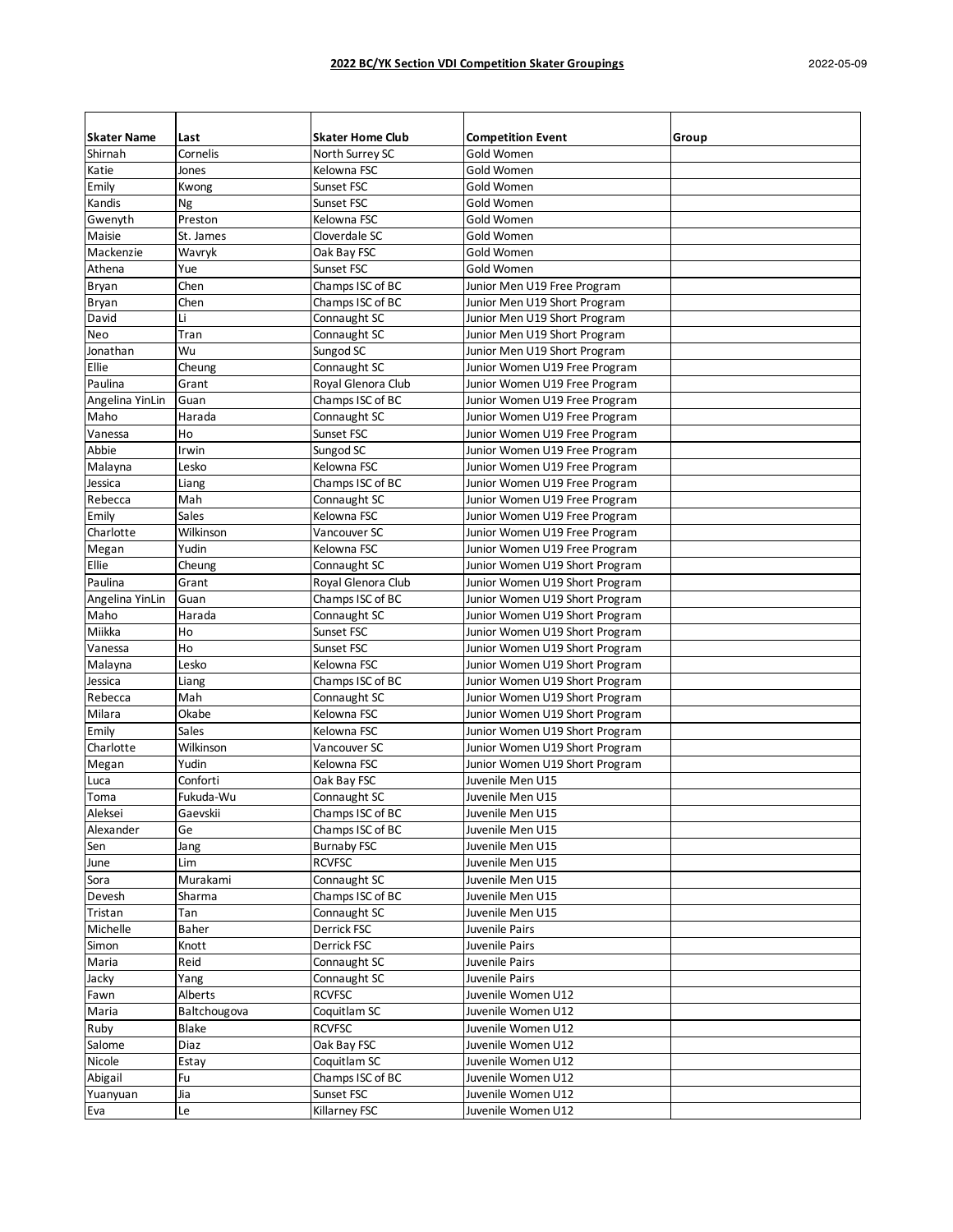| <b>Skater Name</b> | Last              | <b>Skater Home Club</b> | <b>Competition Event</b>                                       | Group |
|--------------------|-------------------|-------------------------|----------------------------------------------------------------|-------|
| Effie              | Li                | Connaught SC            | Juvenile Women U12                                             |       |
| Tianna             | Li                | Coquitlam SC            | Juvenile Women U12                                             |       |
| Michelle           | Li                | Delta FSC               | Juvenile Women U12                                             |       |
| Irena              | Lin               | Langley FSC             | Juvenile Women U12                                             |       |
| Avery              | Lister            | Juan De Fuca SC         | Juvenile Women U12                                             |       |
| Elliana            | Liu               | Connaught SC            | Juvenile Women U12                                             |       |
| Anna               | Liu               | Coquitlam SC            | Juvenile Women U12                                             |       |
| Sophia             | Marr              | Coquitlam SC            | Juvenile Women U12                                             |       |
| Eva                | Wang              | Coquitlam SC            | Juvenile Women U12                                             |       |
| Chantal            | Wong              | Champs ISC of BC        | Juvenile Women U12                                             |       |
| Jaslynn            | Wong              | Connaught SC            | Juvenile Women U12                                             |       |
| Kaeli              | Woo               | Connaught SC            | Juvenile Women U12                                             |       |
| Jordan             | Au                | <b>Burnaby FSC</b>      | Juvenile Women U15                                             |       |
| Hera               | chan              | Connaught SC            | Juvenile Women U15                                             |       |
| Sofia              | Diaz              | Oak Bay FSC             | Juvenile Women U15                                             |       |
| Rachel             | Erceg             | <b>WRSSSC</b>           | Juvenile Women U15                                             |       |
| Jasmine            | Guan              | Connaught SC            | Juvenile Women U15                                             |       |
| Alexandra          | Hargrave          | Juan De Fuca SC         | Juvenile Women U15                                             |       |
| Isha               | Ho                | Connaught SC            | Juvenile Women U15                                             |       |
| Caitlin            | Jiang             | Connaught SC            | Juvenile Women U15                                             |       |
| Hannah             | Li                | Langley FSC             | Juvenile Women U15                                             |       |
| Chloe              | Lu                | Champs ISC of BC        | Juvenile Women U15                                             |       |
| Nana               | Matsunaga         | Whistler SC             | Juvenile Women U15                                             |       |
| Monique            | Menard            | Cheam SC                | Juvenile Women U15                                             |       |
| Sophia             | Mohring           | Prince George FSC       | Juvenile Women U15                                             |       |
| Lily               | Norris            | Delta FSC               | Juvenile Women U15                                             |       |
| Dreah              | Portelance        | Kamloops SC             | Juvenile Women U15                                             |       |
| Emily              | Rico              | Maple Ridge SC          | Juvenile Women U15                                             |       |
| Michaela           | Salvestro         | <b>Burnaby FSC</b>      | Juvenile Women U15                                             |       |
| Angela             | YIN               | Connaught SC            | Juvenile Women U15                                             |       |
| William            | Chan              | Connaught SC            | Novice Men U17 Free Program                                    |       |
| Alex               | Wang              | Champs ISC of BC        | Novice Men U17 Free Program                                    |       |
| William            | Chan              | Connaught SC            | Novice Men U17 Short Program                                   |       |
| Tehryn             | Lee               | Connaught SC            | Novice Men U17 Short Program                                   |       |
| Alex               | Wang              | Champs ISC of BC        | Novice Men U17 Short Program                                   |       |
| Calissa            | Adlem             | Kelowna FSC             | Novice Women U17 Free Program                                  |       |
| Clarissa           | Aumann            | Inlet SC                | Novice Women U17 Free Program                                  |       |
| <b>GINEVRA</b>     | <b>BELLENTANI</b> | Champs ISC of BC        | Novice Women U17 Free Program                                  |       |
| Carina             | Chan              | <b>Burnaby FSC</b>      | Novice Women U17 Free Program                                  |       |
| Julia              | Datsky            | Champs ISC of BC        | Novice Women U17 Free Program                                  |       |
| Bella              | Han               | Sunset FSC              | Novice Women U17 Free Program                                  |       |
|                    |                   | Oak Bay FSC             | Novice Women U17 Free Program                                  |       |
| Norah<br>Gabrielle | Haydar            | Kelowna FSC             | Novice Women U17 Free Program                                  |       |
|                    | Jugnauth<br>Li    | Connaught SC            | Novice Women U17 Free Program                                  |       |
| Anya               |                   | Champs ISC of BC        |                                                                |       |
| Sanuli<br>Julie    | Loku              | Sungod SC               | Novice Women U17 Free Program<br>Novice Women U17 Free Program |       |
| Alicia             | Manner<br>Ng      | Killarney FSC           | Novice Women U17 Free Program                                  |       |
|                    | Pollock           | Champs ISC of BC        |                                                                |       |
| Brookelynn         |                   | Kelowna FSC             | Novice Women U17 Free Program                                  |       |
| Ava                | Sanderson         | Kelowna FSC             | Novice Women U17 Free Program                                  |       |
| Sophie             | Sanderson         |                         | Novice Women U17 Free Program                                  |       |
| Danika             | Stobie            | Inlet SC                | Novice Women U17 Free Program                                  |       |
| Audrey             | Thiriar-Moore     | Killarney FSC           | Novice Women U17 Free Program                                  |       |
| Calissa            | Adlem             | Kelowna FSC             | Novice Women U17 Short Program                                 |       |
| Clarissa           | Aumann            | Inlet SC                | Novice Women U17 Short Program                                 |       |
| <b>GINEVRA</b>     | BELLENTANI        | Champs ISC of BC        | Novice Women U17 Short Program                                 |       |
| Carina             | Chan              | <b>Burnaby FSC</b>      | Novice Women U17 Short Program                                 |       |
| Julia              | Datsky            | Champs ISC of BC        | Novice Women U17 Short Program                                 |       |
| Bella              | Han               | Sunset FSC              | Novice Women U17 Short Program                                 |       |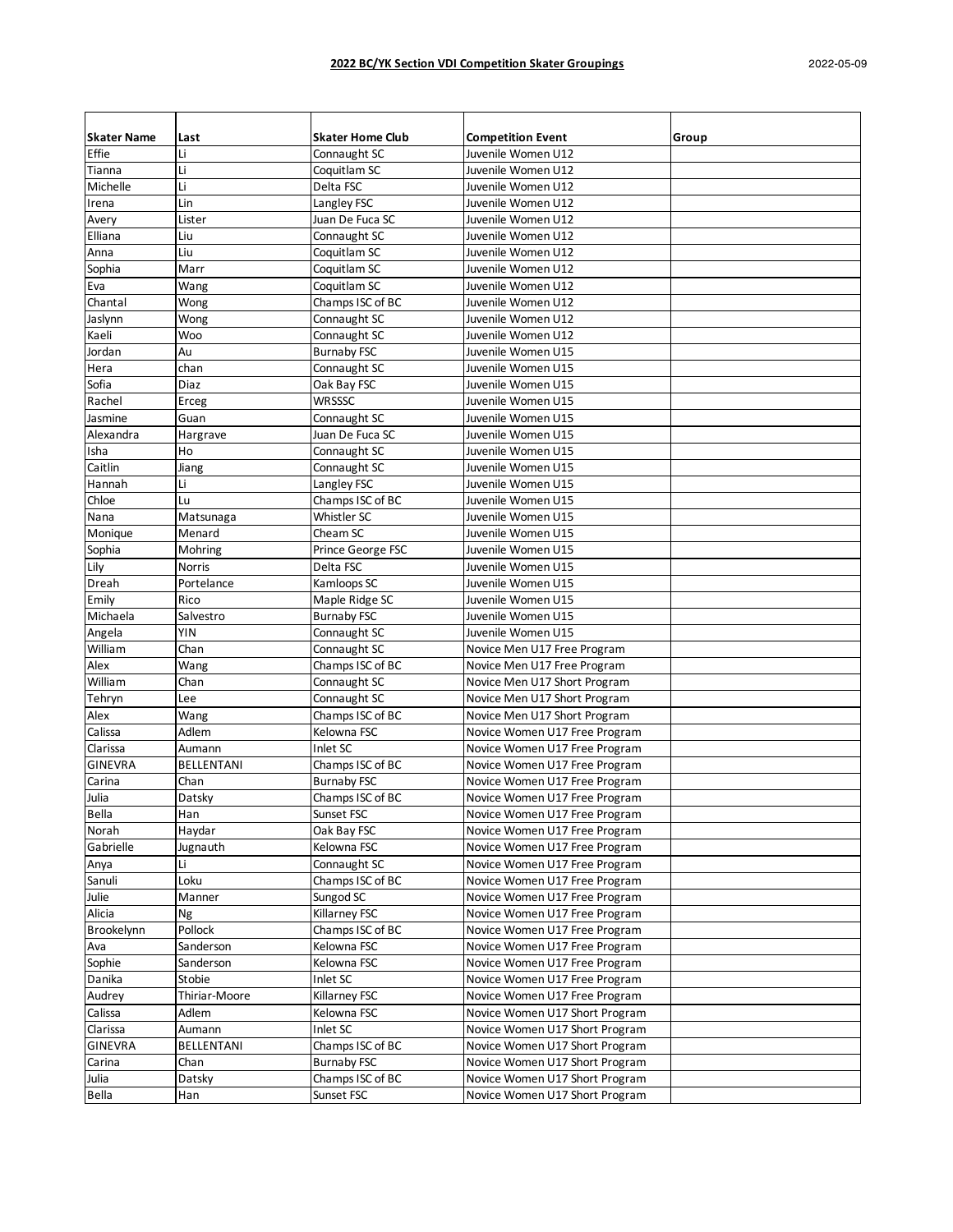| <b>Skater Name</b> | Last          | <b>Skater Home Club</b> | <b>Competition Event</b>       | Group                   |
|--------------------|---------------|-------------------------|--------------------------------|-------------------------|
| Norah              | Haydar        | Oak Bay FSC             | Novice Women U17 Short Program |                         |
| Gabrielle          | Jugnauth      | Kelowna FSC             | Novice Women U17 Short Program |                         |
| Anya               | Li            | Connaught SC            | Novice Women U17 Short Program |                         |
| Sanuli             | Loku          | Champs ISC of BC        | Novice Women U17 Short Program |                         |
| Julie              | Manner        | Sungod SC               | Novice Women U17 Short Program |                         |
| Alicia             | Ng            | Killarney FSC           | Novice Women U17 Short Program |                         |
| Brookelynn         | Pollock       | Champs ISC of BC        | Novice Women U17 Short Program |                         |
| Ava                | Sanderson     | Kelowna FSC             | Novice Women U17 Short Program |                         |
| Sophie             | Sanderson     | Kelowna FSC             | Novice Women U17 Short Program |                         |
| Danika             | <b>Stobie</b> | Inlet SC                | Novice Women U17 Short Program |                         |
| Audrey             | Thiriar-Moore | Killarney FSC           | Novice Women U17 Short Program |                         |
| Ami                | Wong          | Connaught SC            | Novice Women U17 Short Program |                         |
| Marco              | Feng          | Connaught SC            | Pre-Juvenile Men U13           |                         |
| <b>Merkus</b>      | Lam           | Champs ISC of BC        | Pre-Juvenile Men U13           |                         |
| Parsons            | Li            | Connaught SC            | Pre-Juvenile Men U13           |                         |
| Alexander          | Lu            | Coquitlam SC            | Pre-Juvenile Men U13           |                         |
| Julien             | Mok           | Connaught SC            | Pre-Juvenile Men U13           |                         |
| Zhibao             | Wang          | Coquitlam SC            | Pre-Juvenile Men U13           |                         |
| Harrison           | Wu            | Inlet SC                | Pre-Juvenile Men U13           |                         |
| Naomi              | Ammann        | Derrick FSC             | Pre-Juvenile Pattern Dance     |                         |
| Krishna            | Sharma        | Derrick FSC             | Pre-Juvenile Pattern Dance     |                         |
| Violet             | Adamson       | Champs ISC of BC        | Pre-Juvenile Women U11         | $\mathbf 1$             |
| Ava                | Chan          | Connaught SC            | Pre-Juvenile Women U11         | 1                       |
| Justina            | Chen          | Champs ISC of BC        | Pre-Juvenile Women U11         | 1                       |
|                    | Ciesla        | Coquitlam SC            | Pre-Juvenile Women U11         |                         |
| Nikita             |               |                         |                                | 1                       |
| Ella               | Girard        | Connaught SC            | Pre-Juvenile Women U11         | 1                       |
| Jia                | Grossman      | Coquitlam SC            | Pre-Juvenile Women U11         | $\mathbf 1$             |
| <b>Blaire</b>      | Li            | Champs ISC of BC        | Pre-Juvenile Women U11         | $\mathbf{1}$            |
| Tia                | Lightfoot     | Connaught SC            | Pre-Juvenile Women U11         | $\mathbf 1$             |
| Ivy                | Matieshen     | Kelowna FSC             | Pre-Juvenile Women U11         | 1                       |
| Elena              | Peltier       | Champs ISC of BC        | Pre-Juvenile Women U11         | 1                       |
| Sydney             | Price         | Kelowna FSC             | Pre-Juvenile Women U11         | $\mathbf{1}$            |
| Anna               | Riley         | Vancouver SC            | Pre-Juvenile Women U11         | $\mathbf 1$             |
| Alice              | WANG          | Champs ISC of BC        | Pre-Juvenile Women U11         | 1                       |
| Rosetta            | Chan          | Champs ISC of BC        | Pre-Juvenile Women U11         | $\overline{2}$          |
| Bella              | Chan          | Connaught SC            | Pre-Juvenile Women U11         | $\overline{2}$          |
| Kaylee             | Cheng         | Champs ISC of BC        | Pre-Juvenile Women U11         | $\overline{2}$          |
| Liana              | Dragun        | Coquitlam SC            | Pre-Juvenile Women U11         | $\overline{2}$          |
| Jia Lu             | Hai           | <b>WRSSSC</b>           | Pre-Juvenile Women U11         | 2                       |
| Charaine           | Lai           | Connaught SC            | Pre-Juvenile Women U11         | $\overline{2}$          |
| <b>Nichole</b>     | Liang         | Coquitlam SC            | Pre-Juvenile Women U11         | $\overline{\mathbf{c}}$ |
| Michelle           | Liu           | Champs ISC of BC        | Pre-Juvenile Women U11         | $\overline{2}$          |
| Solomiia           | Martynyuk     | Connaught SC            | Pre-Juvenile Women U11         | 2                       |
| Sophia             | Shapovalova   | Champs ISC of BC        | Pre-Juvenile Women U11         | 2                       |
| Queenie            | Teng          | Coquitlam SC            | Pre-Juvenile Women U11         | $\overline{2}$          |
| Chenmay            | Zhang         | Champs ISC of BC        | Pre-Juvenile Women U11         | $\overline{\mathbf{c}}$ |
| Mila               | Zhou          | Delta FSC               | Pre-Juvenile Women U11         | $\overline{2}$          |
| Alexis             | Chan          | Champs ISC of BC        | Pre-Juvenile Women U11         | 3                       |
| Ava                | Cheung        | Connaught SC            | Pre-Juvenile Women U11         | 3                       |
| Julie              | Forslund      | Juan De Fuca SC         | Pre-Juvenile Women U11         | 3                       |
| Yuna               | Grossman      | Coquitlam SC            | Pre-Juvenile Women U11         | 3                       |
| Flora              | Guo           | Champs ISC of BC        | Pre-Juvenile Women U11         | 3                       |
| Stephanie          | Lee           | Connaught SC            | Pre-Juvenile Women U11         | 3                       |
| Eva                | Liu           | Champs ISC of BC        | Pre-Juvenile Women U11         | 3                       |
|                    |               | Coquitlam SC            | Pre-Juvenile Women U11         | 3                       |
| Yasmina            | Niyazov       |                         |                                |                         |
| Bara               | Novakova      | Sunset FSC              | Pre-Juvenile Women U11         | 3                       |
| Reina              | Ren           | WRSSSC                  | Pre-Juvenile Women U11         | 3                       |
| Hannabella         | Seto          | Connaught SC            | Pre-Juvenile Women U11         | 3                       |
| Camille            | Tang          | Champs ISC of BC        | Pre-Juvenile Women U11         | 3                       |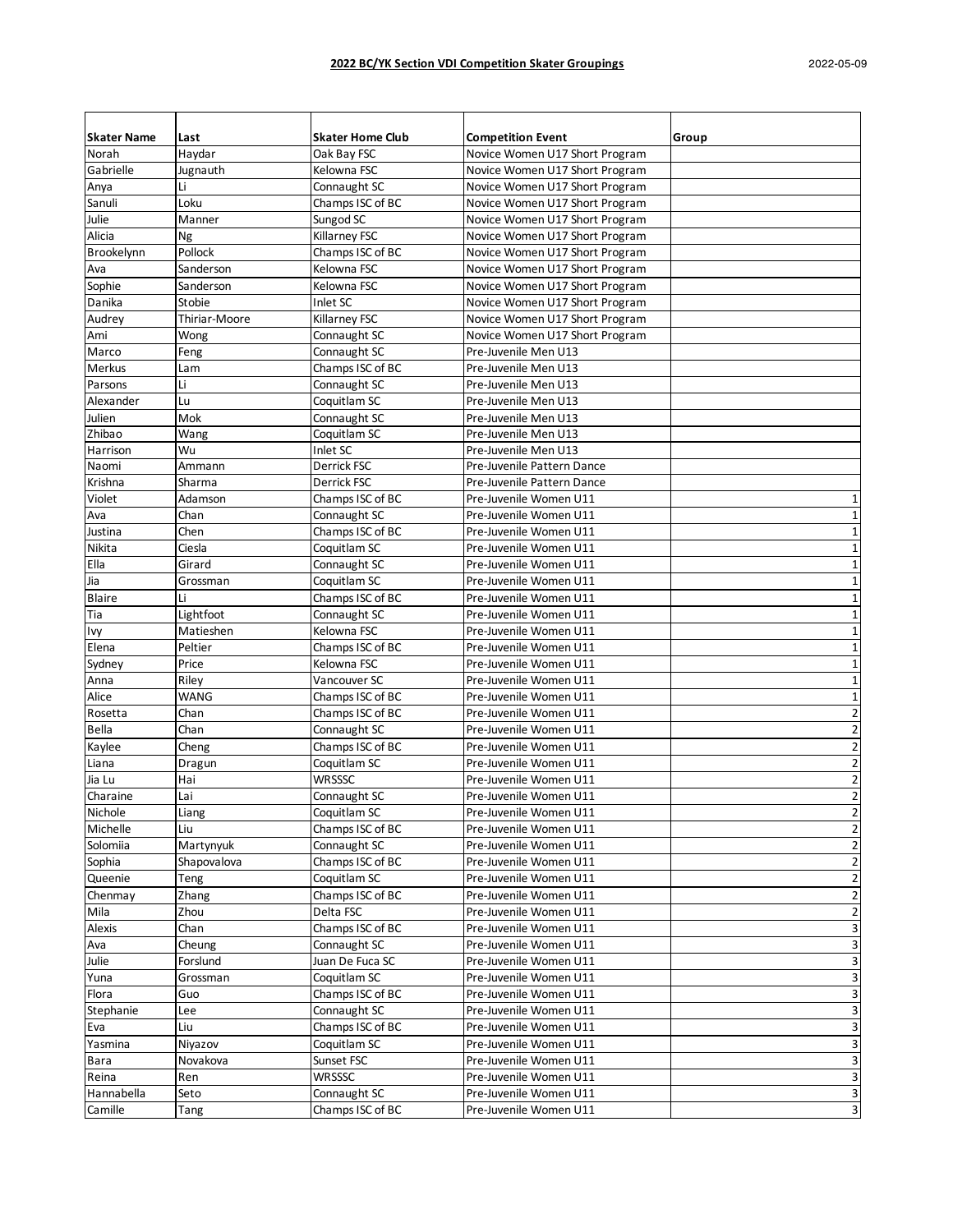| <b>Skater Name</b> | Last               | <b>Skater Home Club</b>       | <b>Competition Event</b>                         |                         |
|--------------------|--------------------|-------------------------------|--------------------------------------------------|-------------------------|
|                    | Zhao               | Champs ISC of BC              |                                                  | Group                   |
| Sophia             |                    |                               | Pre-Juvenile Women U11<br>Pre-Juvenile Women U13 | 3<br>$\mathbf{1}$       |
| Evelyne<br>Lily    | Ah-yon<br>Crondahl | Connaught SC<br>Abbotsford SC | Pre-Juvenile Women U13                           | $\mathbf{1}$            |
| Violet             | Freeman-Idemilih   | Prince George FSC             | Pre-Juvenile Women U13                           | 1                       |
| Veronika           | Gorobets           | Coquitlam SC                  | Pre-Juvenile Women U13                           | $\mathbf{1}$            |
| Bethany            | Guani              | North Surrey SC               | Pre-Juvenile Women U13                           | 1                       |
|                    |                    | Whistler SC                   | Pre-Juvenile Women U13                           | $\mathbf{1}$            |
| Moka<br>Viola      | Higashi<br>Hinton  | Connaught SC                  | Pre-Juvenile Women U13                           | $\mathbf 1$             |
| Rachel             | Lok                | Killarney FSC                 | Pre-Juvenile Women U13                           | $\mathbf{1}$            |
| Sophia             | Park               | Juan De Fuca SC               | Pre-Juvenile Women U13                           | $\mathbf 1$             |
| Samantha           | Pon                | Connaught SC                  | Pre-Juvenile Women U13                           | $\mathbf{1}$            |
| Hinako             | Senthivel          | Champs ISC of BC              | Pre-Juvenile Women U13                           | $\mathbf 1$             |
| Rya                | Trueman            | Inlet SC                      | Pre-Juvenile Women U13                           | $\mathbf{1}$            |
| Maisie             | Wylie              | Coquitlam SC                  | Pre-Juvenile Women U13                           | $\mathbf{1}$            |
| Renie              | Zhu                | Connaught SC                  | Pre-Juvenile Women U13                           | $\mathbf{1}$            |
| Meadow             | <b>Balser</b>      | Coquitlam SC                  | Pre-Juvenile Women U13                           | $\overline{\mathbf{c}}$ |
| Kaylee             | Ching              | Connaught SC                  | Pre-Juvenile Women U13                           | 2                       |
| Doreann            | Griffiths          | Coquitlam SC                  | Pre-Juvenile Women U13                           | $\overline{2}$          |
| AMY                | KIM                | Kelowna FSC                   | Pre-Juvenile Women U13                           | $\overline{2}$          |
| Jacqueline         | Li                 | Sunset FSC                    | Pre-Juvenile Women U13                           | $\overline{\mathbf{c}}$ |
| Aryel              | Lo                 | North Surrey SC               | Pre-Juvenile Women U13                           | $\overline{\mathbf{c}}$ |
| Hailey             | Pang               | Connaught SC                  | Pre-Juvenile Women U13                           | $\overline{2}$          |
| Serena             | Park               | Juan De Fuca SC               | Pre-Juvenile Women U13                           | $\overline{\mathbf{c}}$ |
|                    | pelletier          | Abbotsford SC                 | Pre-Juvenile Women U13                           | $\overline{2}$          |
| avery<br>Maria     | Reid               | Connaught SC                  | Pre-Juvenile Women U13                           | $\overline{2}$          |
| Mishel             | Shtobskiy          | Cheam SC                      | Pre-Juvenile Women U13                           | $\overline{2}$          |
| Maddy              | Sylvestre          | Inlet SC                      | Pre-Juvenile Women U13                           | $\overline{2}$          |
| Emma               | Tung               | Killarney FSC                 | Pre-Juvenile Women U13                           | $\overline{2}$          |
| Mickey             | Becker-Pos         | <b>Riley Park FSC</b>         | Pre-Novice Free Dance                            |                         |
| Tasha              | Lai                | Champs ISC of BC              | Pre-Novice Free Dance                            |                         |
| Alson              | Chang              | Sungod SC                     | Pre-Novice Men U16                               |                         |
| Carson             | Chow               | Connaught SC                  | Pre-Novice Men U16                               |                         |
| Nico               | Conforti           | Oak Bay FSC                   | Pre-Novice Men U16                               |                         |
| Erighan            | Dantienn           | Champs ISC of BC              | Pre-Novice Men U16                               |                         |
| nathan             | feng               | Champs ISC of BC              | Pre-Novice Men U16                               |                         |
| Junu               | Gim                | <b>WRSSSC</b>                 | Pre-Novice Men U16                               |                         |
| Simon              | Knott              | Derrick FSC                   | Pre-Novice Men U16                               |                         |
| Stephen            | Lee                | Connaught SC                  | Pre-Novice Men U16                               |                         |
| Jake               | Willing-Sato       | Coquitlam SC                  | Pre-Novice Men U16                               |                         |
| Bowen              | Yan                | Sungod SC                     | Pre-Novice Men U16                               |                         |
| Daniel             | Zhang              | Coquitlam SC                  | Pre-Novice Men U16                               |                         |
| Mickey             | Becker-Pos         | <b>Riley Park FSC</b>         | Pre-Novice Pattern Dance                         |                         |
| Tasha              | Lai                | Champs ISC of BC              | Pre-Novice Pattern Dance                         |                         |
| Sofia              | Folino             | Champs ISC of BC              | Pre-Novice Women U16                             | 1                       |
| Charlene           | Fong               | Coquitlam SC                  | Pre-Novice Women U16                             | $\mathbf{1}$            |
| Makayla            | Forrest            | Kelowna FSC                   | Pre-Novice Women U16                             | $\mathbf 1$             |
| Lia                | Gardner            | Killarney FSC                 | Pre-Novice Women U16                             | $\mathbf{1}$            |
| Hee Jae            | Kal                | Inlet SC                      | Pre-Novice Women U16                             | 1                       |
| Alicia             | Liu                | Champs ISC of BC              | Pre-Novice Women U16                             |                         |
| Serena             | Lu                 | Killarney FSC                 | Pre-Novice Women U16                             | $\mathbf{1}$            |
| Olivia             | Marr               | Coquitlam SC                  | Pre-Novice Women U16                             | 1                       |
| Liya               | Pan                | Connaught SC                  | Pre-Novice Women U16                             | $\mathbf 1$             |
| Taylor             | Perkins            | Sungod SC                     | Pre-Novice Women U16                             | 1                       |
| Malia              | Stuart             | Vancouver SC                  | Pre-Novice Women U16                             | 1                       |
| Stephy             | Tong               | Connaught SC                  | Pre-Novice Women U16                             | $\mathbf{1}$            |
| Yolanda            | Tong               | Coquitlam SC                  | Pre-Novice Women U16                             | $\mathbf{1}$            |
| Kensington         | Wong               | Delta FSC                     | Pre-Novice Women U16                             | $\mathbf{1}$            |
| Anjali             | Wong               | Inlet SC                      | Pre-Novice Women U16                             | $1\vert$                |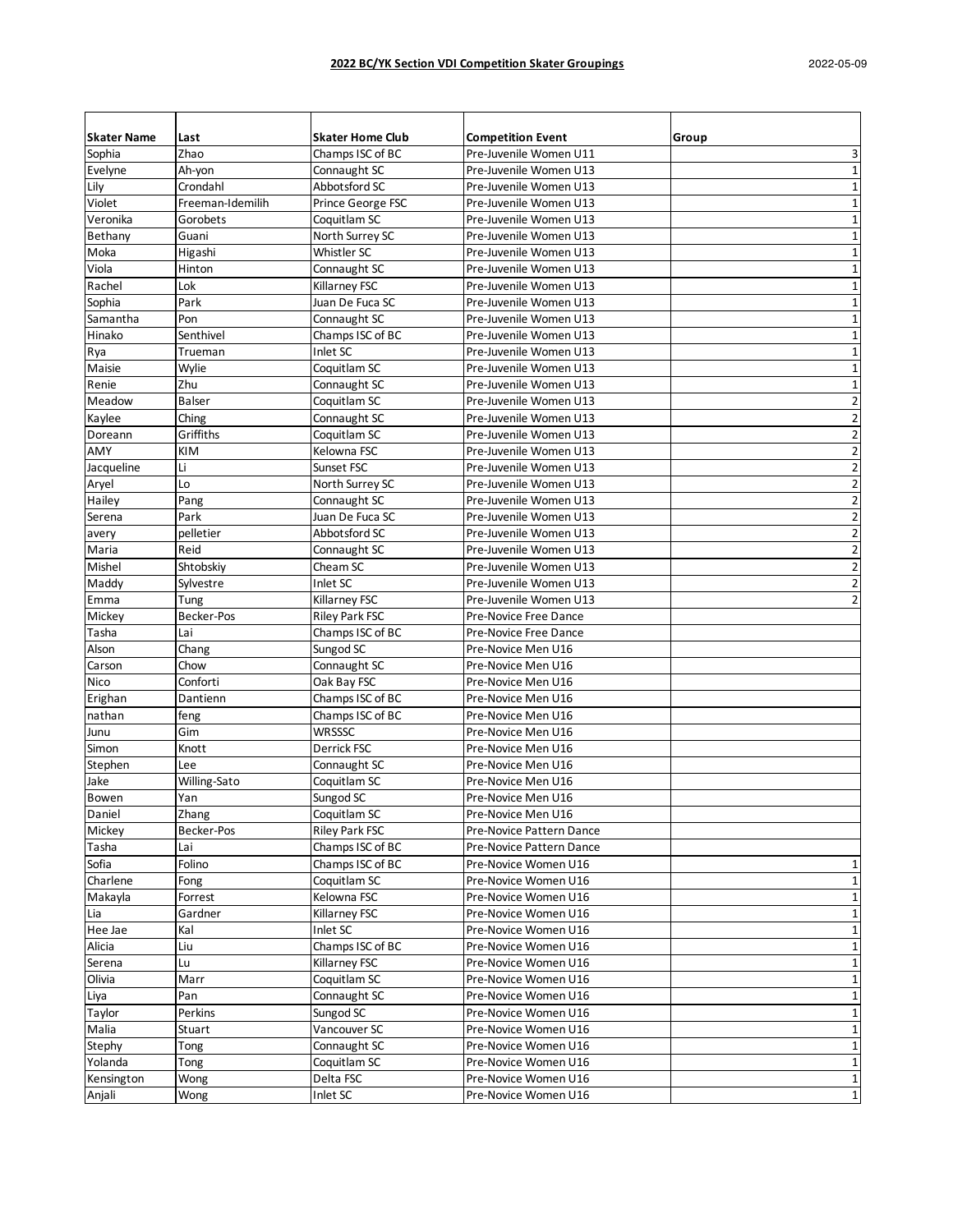| <b>Skater Name</b> | Last              | <b>Skater Home Club</b> | <b>Competition Event</b>   | Group                   |
|--------------------|-------------------|-------------------------|----------------------------|-------------------------|
| Jaelyn             | Woo               | Connaught SC            | Pre-Novice Women U16       | 1                       |
| Chloe              | Xu                | Champs ISC of BC        | Pre-Novice Women U16       | $\mathbf{1}$            |
| Rachel             | Yeong             | Sunset FSC              | Pre-Novice Women U16       | $\mathbf 1$             |
| Stacy              | Zhu               | <b>RCVFSC</b>           | Pre-Novice Women U16       | 1                       |
| Cleopatra          | Abhari            | Delta FSC               | Pre-Novice Women U16       | $\overline{2}$          |
| Destiny            | Cassels           | Coquitlam SC            | Pre-Novice Women U16       | $\overline{2}$          |
| Alisa              | Goncharova        | Sungod SC               | Pre-Novice Women U16       | $\overline{\mathbf{c}}$ |
| Millie             | Hong              | Killarney FSC           | Pre-Novice Women U16       | $\overline{2}$          |
| Megan              | Humphreys         | Derrick FSC             | Pre-Novice Women U16       | $\overline{2}$          |
| Viona              | Khalilipour       | Coquitlam SC            | Pre-Novice Women U16       | 2                       |
| Sabina             | Lim               | Champs ISC of BC        | Pre-Novice Women U16       | $\overline{2}$          |
| Christiana         | Lock              | Kelowna FSC             | Pre-Novice Women U16       | $\overline{2}$          |
| Abigail            | Mui               | Inlet SC                | Pre-Novice Women U16       | $\overline{2}$          |
| Vicky              | Pan               | Coquitlam SC            | Pre-Novice Women U16       | $\overline{2}$          |
| Julia              | Pedley Chan       | North Surrey SC         | Pre-Novice Women U16       | $\overline{2}$          |
| Lily               | Rayner            | Champs ISC of BC        | Pre-Novice Women U16       | $\overline{\mathbf{c}}$ |
| Peyton             | Reid              | Sungod SC               | Pre-Novice Women U16       | $\overline{2}$          |
| Ariana             | Robertson         | Juan De Fuca SC         | Pre-Novice Women U16       | $\overline{2}$          |
| Jessie             | Sun               | Connaught SC            | Pre-Novice Women U16       | $\overline{2}$          |
| Ivanna             | Tung              | Connaught SC            | Pre-Novice Women U16       | $\overline{2}$          |
| Alexandra          | Ye                | Champs ISC of BC        | Pre-Novice Women U16       | $\overline{2}$          |
| Nicole             | Zhang             | Sunset FSC              | Pre-Novice Women U16       | 2                       |
| Laura              | De Santa          | Coquitlam SC            | Pre-Novice Women U16       | 3                       |
| Caitlin            | Gillis            | Delta FSC               | Pre-Novice Women U16       | 3                       |
| Paisley            | Hopkins           | <b>RCVFSC</b>           | Pre-Novice Women U16       | 3                       |
| Charlotte          | Kong              | Killarney FSC           | Pre-Novice Women U16       | 3                       |
| Ariel              | Kuiack            | Vancouver SC            | Pre-Novice Women U16       | 3                       |
| Emily              | Liao              | Coquitlam SC            | Pre-Novice Women U16       | 3                       |
| Nayali             | Liu               | Champs ISC of BC        | Pre-Novice Women U16       | 3                       |
| Leila              | McManus           | Sungod SC               | Pre-Novice Women U16       | 3                       |
| <b>Brieana</b>     | Quan              | Coquitlam SC            | Pre-Novice Women U16       | 3                       |
| Amy                | Ritchie           | Inlet SC                | Pre-Novice Women U16       | 3                       |
| Madison            | Simoneau          | Juan De Fuca SC         | Pre-Novice Women U16       | 3                       |
| Kirsten            | Tiongson          | Connaught SC            | Pre-Novice Women U16       | 3                       |
| Haley              | Urwin             | Sungod SC               | Pre-Novice Women U16       | 3                       |
| Isabella           | Vigil Keller      | Kelowna FSC             | Pre-Novice Women U16       | 3                       |
| Emily              | Wang              | Champs ISC of BC        | Pre-Novice Women U16       | 3                       |
| Rena               | Wang              | Derrick FSC             | Pre-Novice Women U16       | 3                       |
| Jace               | Wong              | Connaught SC            | Pre-Novice Women U16       | 3                       |
| Alyssa             | Yip               | Champs ISC of BC        | Pre-Novice Women U16       | 3                       |
| Gabriel            | <b>Blumenthal</b> | Connaught SC            | Senior Men Free Program    |                         |
| Gabriel            | Blumenthal        | Connaught SC            | Senior Men Short Program   |                         |
| Wesley             | Chiu              | Connaught SC            | Senior Men Short Program   |                         |
| <b>Beres</b>       | Clements          | Champs ISC of BC        | Senior Men Short Program   |                         |
| Liam               | Kapekis           | Connaught SC            | Senior Men Short Program   |                         |
| Jagoda             | Cala              | Champs ISC of BC        | Senior Women Free Program  |                         |
| Hiu Yau            | Chow              | Connaught SC            | Senior Women Free Program  |                         |
| Isabelle           | Law               | Derrick FSC             | Senior Women Free Program  |                         |
| Marissa Yi-Shan    | Wu                | Champs ISC of BC        | Senior Women Free Program  |                         |
| Amy Shao Ning      | Yang              | Connaught SC            | Senior Women Free Program  |                         |
| Melody             | Zhu               | Connaught SC            | Senior Women Free Program  |                         |
| Jagoda             | Cala              | Champs ISC of BC        | Senior Women Short Program |                         |
| Hiu Yau            | Chow              | Connaught SC            | Senior Women Short Program |                         |
| Vienna             | Harwood           | Kelowna FSC             | Senior Women Short Program |                         |
| Isabelle           | Law               | Derrick FSC             | Senior Women Short Program |                         |
| Leah               | Lee               | Connaught SC            | Senior Women Short Program |                         |
| Emily              | Millard           | Champs ISC of BC        | Senior Women Short Program |                         |
| Marissa Yi-Shan    | Wu                | Champs ISC of BC        | Senior Women Short Program |                         |
| Amy Shao Ning      | Yang              | Connaught SC            | Senior Women Short Program |                         |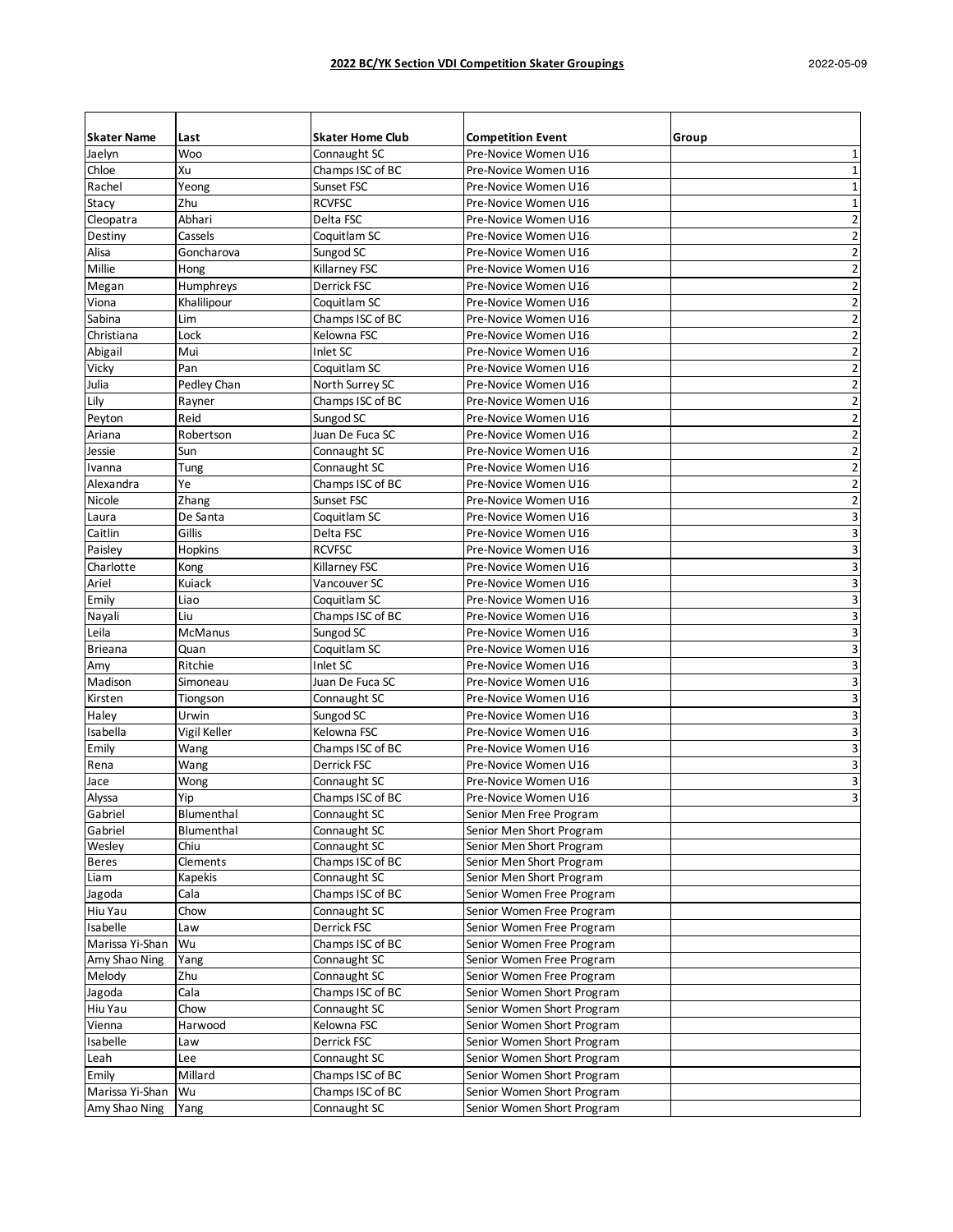| <b>Skater Name</b> | Last      | <b>Skater Home Club</b> | <b>Competition Event</b>   | Group                    |
|--------------------|-----------|-------------------------|----------------------------|--------------------------|
| Melody             | Zhu       | Connaught SC            | Senior Women Short Program |                          |
| Summer             | Cannell   | Killarney FSC           | STAR 10 Women              |                          |
| Doreen             | Chang     | Sunset FSC              | STAR 10 Women              |                          |
| Anika              | Doerken   | Abbotsford SC           | STAR 10 Women              |                          |
| Jaymee             | Downey    | Abbotsford SC           | STAR 10 Women              |                          |
| Gabrielle          | Duarte    | Skate Sea2Sky           | STAR 10 Women              |                          |
| Nicole             | Heaman    | Vancouver SC            | STAR 10 Women              |                          |
| Violet             | Iverson   | Connaught SC            | STAR 10 Women              |                          |
| nicole             | Krahn     | Abbotsford SC           | STAR 10 Women              |                          |
| Annabel            | Li        | Vancouver SC            | STAR 10 Women              |                          |
| Keelyn             | Mitchell  | Summerland FSC          | STAR 10 Women              |                          |
| Sky                | Pickering | Maple Ridge SC          | STAR 10 Women              |                          |
| Hanna              | Gorse     | Vancouver SC            | STAR <sub>2</sub>          | 1                        |
| Lenayah            | Gravenor  | Cloverdale SC           | STAR <sub>2</sub>          | 1                        |
| Kaitlin            | Hu        | Coquitlam SC            | STAR <sub>2</sub>          | $\mathbf 1$              |
| Cailyn             | Jin       | Sunset FSC              | STAR <sub>2</sub>          | $\mathbf 1$              |
| Anthea             | Li        | Sunset FSC              | STAR <sub>2</sub>          | 1                        |
| Amber              | Lin       | Cloverdale SC           | STAR <sub>2</sub>          | 1                        |
| Evelyn             | Chen      | Kerrisdale FSC          | STAR <sub>2</sub>          | $\overline{2}$           |
| Amara              | Dekker    | Cheam SC                | STAR <sub>2</sub>          | $\overline{2}$           |
| Charlee            | Hyde      | Langley FSC             | STAR <sub>2</sub>          | $\overline{2}$           |
| Angela             | Li        | WRSSSC                  | STAR <sub>2</sub>          | $\overline{2}$           |
| Emily              | Li        | WRSSSC                  | STAR <sub>2</sub>          | $\overline{2}$           |
| Daniel             | Ly        | Champs ISC of BC        | STAR <sub>2</sub>          | $\overline{\mathbf{c}}$  |
| Alice              | Han       | WRSSSC                  | STAR <sub>2</sub>          | 3                        |
| Alyssa             | Hsieh     | WRSSSC                  | STAR <sub>2</sub>          | 3                        |
| emma               | jung      | <b>Burnaby FSC</b>      | STAR <sub>2</sub>          | 3                        |
| Isabelle           | Liang     | Sungod SC               | STAR <sub>2</sub>          | 3                        |
| Cynthia            | Wang      | Connaught SC            | STAR <sub>2</sub>          | 3                        |
| Tiara              | Yuen      | Connaught SC            | STAR <sub>2</sub>          | 3                        |
| Ariel              | Chan      | Langley FSC             | STAR <sub>2</sub>          | 4                        |
|                    |           | Coquitlam SC            |                            | 4                        |
| Casey              | Jaya      |                         | STAR <sub>2</sub>          |                          |
| Ani                | Rodenburg | <b>Mission FSC</b>      | STAR <sub>2</sub>          | 4                        |
| Bella              | Rodenburg | <b>Mission FSC</b>      | STAR <sub>2</sub>          | 4                        |
| Olivia             | Wang      | Connaught SC            | STAR <sub>2</sub>          | $\overline{4}$           |
| Aaron              | Yung      | Killarney FSC           | STAR <sub>2</sub>          | 4                        |
| Emma               | Ge        | Connaught SC            | STAR <sub>2</sub>          | 5                        |
| Grace              | Ge        | Connaught SC            | STAR <sub>2</sub>          | 5                        |
| Vicky              | Jin       | Inlet SC                | STAR <sub>2</sub>          | 5                        |
| Zara               | Sidhu     | Connaught SC            | STAR 2                     | 5                        |
| Carina             | Zhang     | Vancouver SC            | STAR <sub>2</sub>          | 5                        |
| Tommy              | Zheng     | Coquitlam SC            | STAR <sub>2</sub>          | 5                        |
| Hazel              | Baron     | Abbotsford SC           | STAR <sub>2</sub>          | 6                        |
| Sloan              | Baron     | Abbotsford SC           | STAR <sub>2</sub>          | 6                        |
| Mikaella           | Chok      | Vancouver SC            | STAR <sub>2</sub>          | 6                        |
| Magnolia           | Garrioch  | Kamloops SC             | STAR <sub>2</sub>          | 6                        |
| Sophia             | Lo        | Cloverdale SC           | STAR <sub>2</sub>          | 6                        |
| Raya               | Tsang     | Abbotsford SC           | STAR <sub>2</sub>          | 6                        |
| Lora               | Bozoky    | Connaught SC            | STAR <sub>2</sub>          | 7                        |
| Kakeru             | Hakamata  | Kelowna FSC             | STAR <sub>2</sub>          | $\overline{7}$           |
| Ariya              | Khabra    | Cloverdale SC           | STAR <sub>2</sub>          | 7                        |
| Abbygail           | Liu       | Coquitlam SC            | STAR <sub>2</sub>          | $\overline{7}$           |
| Azzan              | Ma        | Connaught SC            | STAR <sub>2</sub>          | $\overline{7}$           |
| Daniel             | Matic     | Coquitlam SC            | STAR <sub>2</sub>          | $\overline{\phantom{a}}$ |
| Alvan              | Chan      | Connaught SC            | STAR <sub>2</sub>          | 8                        |
| Madison            | Clark     | Kelowna FSC             | STAR <sub>2</sub>          | 8                        |
| Grace              | Hu        | Kerrisdale FSC          | STAR <sub>2</sub>          | 8                        |
| Isabella           | Ou        | Coquitlam SC            | STAR <sub>2</sub>          | 8                        |
| <b>Briella</b>     | Rodney    | Cheam SC                | STAR <sub>2</sub>          | 8                        |
|                    |           |                         |                            |                          |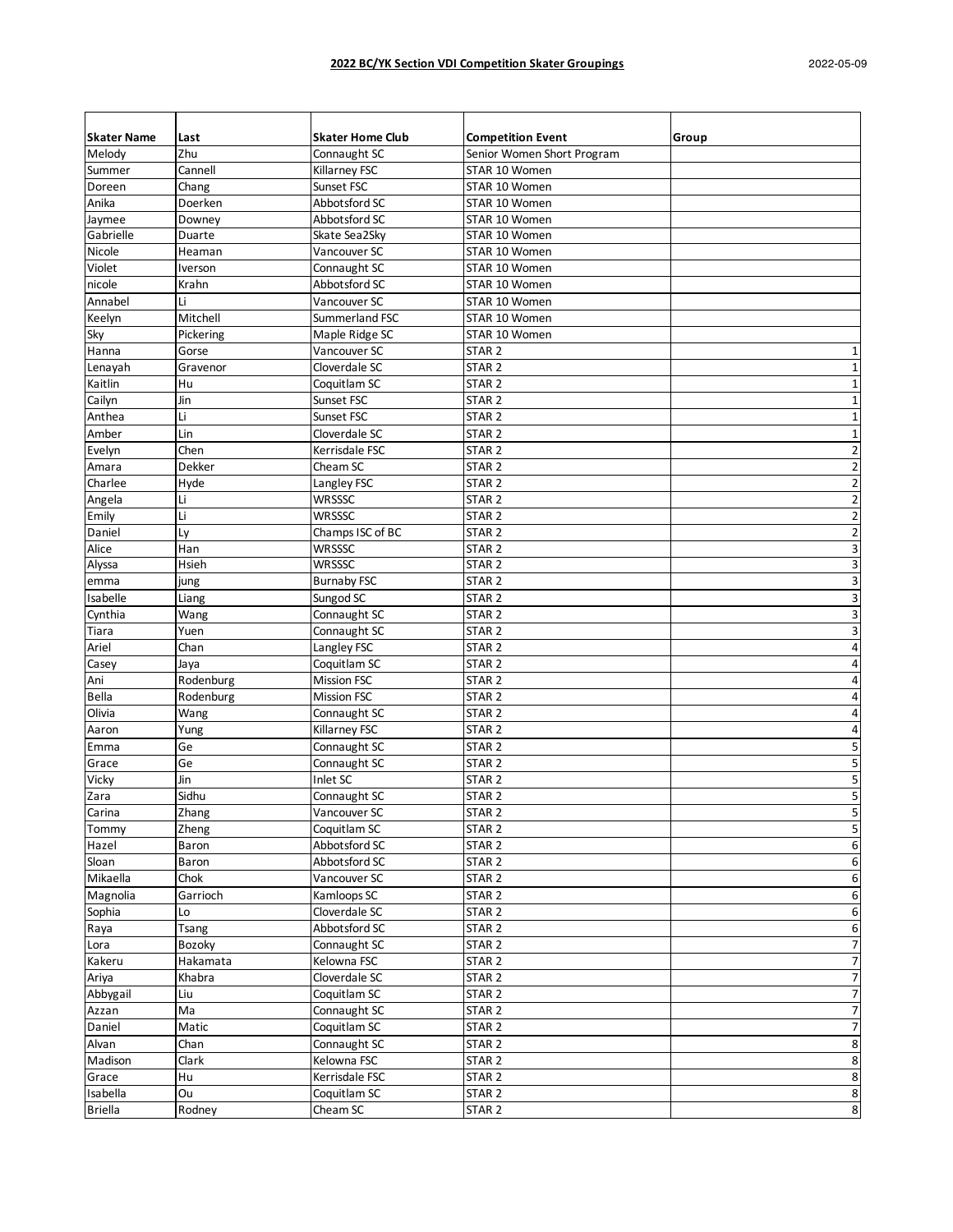| <b>Skater Name</b> | Last              | <b>Skater Home Club</b>             | <b>Competition Event</b>               | Group  |
|--------------------|-------------------|-------------------------------------|----------------------------------------|--------|
| Timothy            | Zuo               | Coquitlam SC                        | STAR <sub>2</sub>                      | 8      |
| Madelyn            | Fan               | Sunset FSC                          | STAR <sub>2</sub>                      | 9      |
| Katie              | Jorgenson         | <b>Mission FSC</b>                  | STAR <sub>2</sub>                      | 9      |
| Ashley             | Lam               | Sunset FSC                          | STAR <sub>2</sub>                      | 9      |
| Alice              | Li                | Connaught SC                        | STAR <sub>2</sub>                      | 9      |
| Hunter             | Wong              | Sunset FSC                          | STAR <sub>2</sub>                      | 9      |
| chenhui            | zhang             | Connaught SC                        | STAR <sub>2</sub>                      | 9      |
| Atlyn              | Davies            | Langley FSC                         | STAR <sub>2</sub>                      | 10     |
| Paige              | Henderson         | WRSSSC                              | STAR <sub>2</sub>                      | 10     |
| Kaliyah            | Mazloum           | Coquitlam SC                        | STAR <sub>2</sub>                      | 10     |
| Ha An              | Nguyen            | Derrick FSC                         | STAR <sub>2</sub>                      | 10     |
| Katherine          | Pratasevich       | Abbotsford SC                       | STAR <sub>2</sub>                      | 10     |
| Katelyn            | Wongkitigumjorn   | Coquitlam SC                        | STAR <sub>2</sub>                      | 10     |
| Alexandria         | Han               | Champs ISC of BC                    | STAR <sub>2</sub>                      | 11     |
| Regina             | Liao              | <b>Burnaby FSC</b>                  | STAR <sub>2</sub>                      | $11\,$ |
| Aubrey             | Lister            | Juan De Fuca SC                     | STAR <sub>2</sub>                      | 11     |
| Ella               | McPhee            | Langley FSC                         | STAR <sub>2</sub>                      | $11\,$ |
| Teodora            | Tokic             | Champs ISC of BC                    | STAR <sub>2</sub>                      | 11     |
| Olivia             | Yuan              | Cloverdale SC                       | STAR <sub>2</sub>                      | 11     |
| Kendyl             | Edwards           | Langley FSC                         | STAR <sub>2</sub>                      | 12     |
| Sophia             | Hu                | Langley FSC                         | STAR <sub>2</sub>                      | 12     |
| Violet             | Kaltenbruner      | Killarney FSC                       | STAR <sub>2</sub>                      | 12     |
| Elena              | Katusa            | <b>Burnaby FSC</b>                  | STAR <sub>2</sub>                      | 12     |
| Tierney            | Mckeown           | <b>NBCCS</b>                        | STAR <sub>2</sub>                      | 12     |
| Laura              | Zhou              | Champs ISC of BC                    | STAR <sub>2</sub>                      | 12     |
| Melina             | <b>Bahernik</b>   | Vancouver SC                        | STAR <sub>2</sub>                      | 13     |
| Autumn             | Fu                | Cloverdale SC                       | STAR <sub>2</sub>                      | 13     |
| Hong Yee           | Ip                | <b>Grandview SC</b>                 | STAR <sub>2</sub>                      | 13     |
| Nozomi             | Mori-Oftebro      | <b>Burnaby FSC</b>                  | STAR <sub>2</sub>                      | 13     |
| Roxana             | Naseri            | Vancouver SC                        | STAR <sub>2</sub>                      | 13     |
| Anna               | Purtova           | Abbotsford SC                       | STAR <sub>2</sub>                      | 13     |
| Kaitlyn            | Keenan            | Abbotsford SC                       | STAR <sub>2</sub>                      | 14     |
| <b>ANNIE</b>       | QI                | WRSSSC                              | STAR <sub>2</sub>                      | 14     |
| Renee              | Randall           | <b>Arbutus Club</b>                 | STAR <sub>2</sub>                      | 14     |
| Olivia             | Wagner            | Abbotsford SC                       | STAR <sub>2</sub>                      | 14     |
| Jesse              | Wang              | Inlet SC                            | STAR <sub>2</sub>                      | 14     |
|                    | Wang              | Vancouver SC                        | STAR <sub>2</sub>                      | 14     |
| aliya<br>Emma      | Ginter            | <b>Mission FSC</b>                  | STAR <sub>2</sub>                      | 15     |
| Lily               | Green             | Cloverdale SC                       | STAR <sub>2</sub>                      | 15     |
|                    |                   |                                     |                                        | 15     |
| Emma<br>Kajol      | Macri<br>Sandher  | <b>Burnaby FSC</b><br>Cloverdale SC | STAR <sub>2</sub><br>STAR <sub>2</sub> | 15     |
| Olivia             | Schoeber          | Langley FSC                         | STAR <sub>2</sub>                      | 15     |
| Jessie             | Wen               | North Surrey SC                     | STAR <sub>2</sub>                      | 15     |
| Meher              | Atariwala         | Skate Sea2Sky                       |                                        |        |
| Mina               | Jabali            | Port Coquitlam FSC                  | STAR <sub>2</sub>                      | 16     |
| Naomi              |                   |                                     | STAR <sub>2</sub><br>STAR <sub>2</sub> | 16     |
| Annabella          | Liang             | Sungod SC<br><b>WRSSSC</b>          |                                        | 16     |
| Kristina           | McLean            |                                     | STAR <sub>2</sub>                      | 16     |
|                    | Miljkovic         | <b>Burnaby FSC</b>                  | STAR <sub>2</sub>                      | 16     |
| Reese              | Perry-Whittingham | Sungod SC                           | STAR <sub>2</sub>                      | 16     |
| Shema              | Chiang            | Langley FSC                         | STAR <sub>2</sub>                      | 17     |
| Rusteen            | Hasani            | <b>Burnaby FSC</b>                  | STAR <sub>2</sub>                      | 17     |
| Caitlyn            | Johnson           | Hollyburn CC                        | STAR <sub>2</sub>                      | 17     |
| Joslyn             | Jonker            | Langley FSC                         | STAR <sub>2</sub>                      | 17     |
| Kana               | Kusakabe          | Riley Park FSC                      | STAR <sub>2</sub>                      | $17\,$ |
| Gigi               | Laudadio          | Abbotsford SC                       | STAR <sub>2</sub>                      | $17\,$ |
| Diana              | Eghbali           | Vancouver SC                        | STAR <sub>2</sub>                      | 18     |
| Michelle           | Liu               | Grandview SC                        | STAR <sub>2</sub>                      | 18     |
| Saga               | Ludviksdottir     | Maple Ridge SC                      | STAR <sub>2</sub>                      | 18     |
| Timothy            | Rutishauser       | Skate Sea2Sky                       | STAR <sub>2</sub>                      | $18\,$ |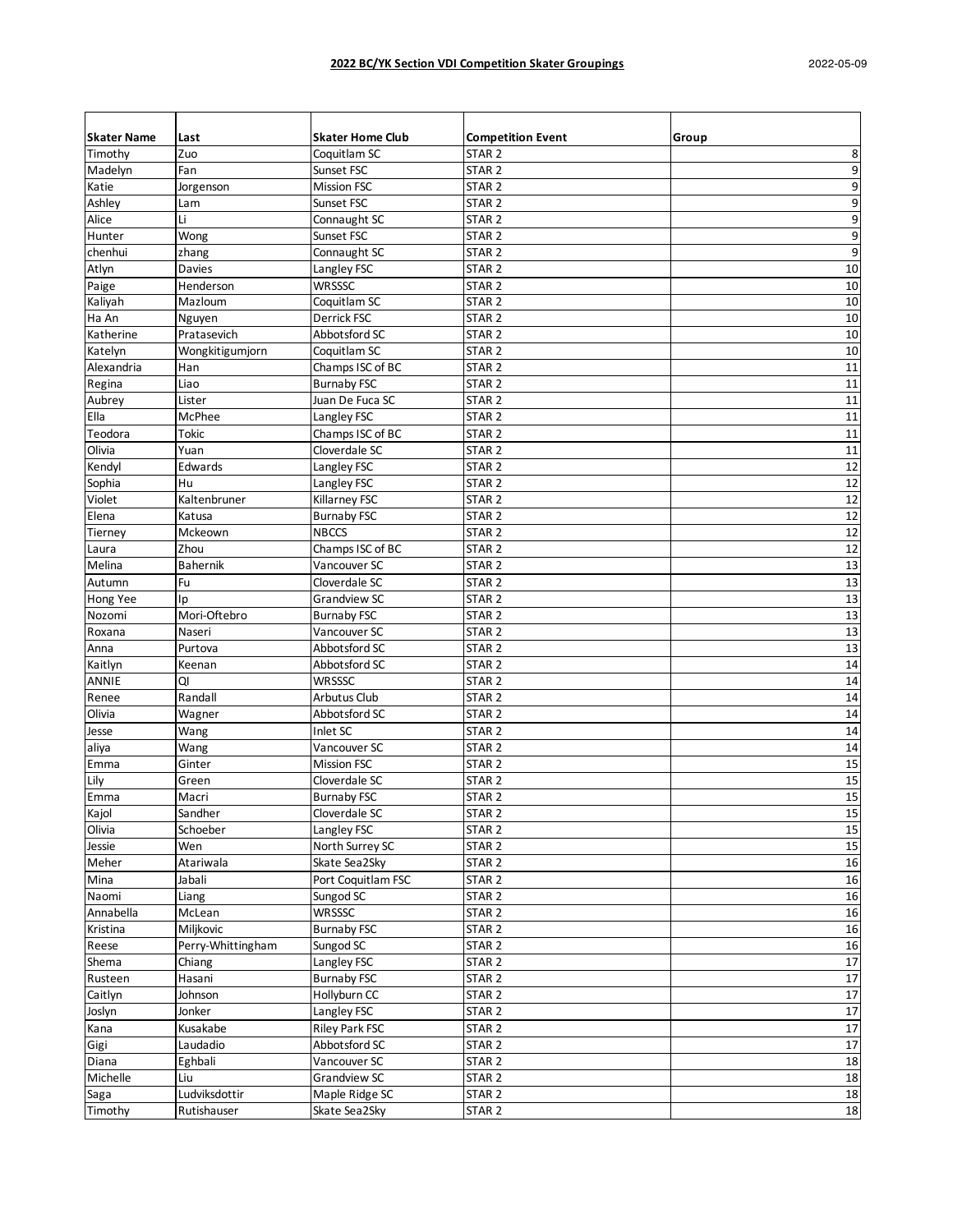| <b>Skater Name</b> | Last                        | <b>Skater Home Club</b> | <b>Competition Event</b> | Group                     |
|--------------------|-----------------------------|-------------------------|--------------------------|---------------------------|
| Kalina             | Truong-Nguyen               | North Surrey SC         | STAR <sub>2</sub>        | 18                        |
| Sophia             | Zhang                       | Cloverdale SC           | STAR <sub>2</sub>        | 18                        |
| Gabrielle          | Cooper                      | <b>Riley Park FSC</b>   | STAR <sub>2</sub>        | 19                        |
| Crystal            | Fan                         | <b>Burnaby FSC</b>      | STAR <sub>2</sub>        | 19                        |
| Yein               | Kim                         | Langley FSC             | STAR <sub>2</sub>        | 19                        |
| Katherine          | Kordel                      | Skate Sea2Sky           | STAR <sub>2</sub>        | 19                        |
| Trea               | Looi                        | Cloverdale SC           | STAR <sub>2</sub>        | 19                        |
| Alexis             | Norrie                      | <b>Mission FSC</b>      | STAR <sub>2</sub>        | 19                        |
| Eally              | Peled                       | Kitsilano FSC           | STAR <sub>2</sub>        | 19                        |
| Bonnery            | Ahmadi                      | Hollyburn CC            | STAR <sub>2</sub>        | 20                        |
| Kaylee             | Clarke                      | Maple Ridge SC          | STAR <sub>2</sub>        | $\overline{20}$           |
| Maria              | Gutierrez                   | Abbotsford SC           | STAR <sub>2</sub>        | 20                        |
| Audrey             | Lu                          | Kitsilano FSC           | STAR <sub>2</sub>        | 20                        |
| Diane              | Nozhat                      | Cloverdale SC           | STAR <sub>2</sub>        | 20                        |
| <b>Bleue</b>       | Wellard                     | Cloverdale SC           | STAR <sub>2</sub>        | 20                        |
| Elsa               | Aguilar                     | Port Coquitlam FSC      | STAR <sub>2</sub>        | 21                        |
| Lindsay            | Cui                         | Grandview SC            | STAR <sub>2</sub>        | 21                        |
| Elaine             | Han                         | Vancouver SC            | STAR <sub>2</sub>        | 21                        |
| Vanessa            |                             |                         |                          | $\overline{21}$           |
|                    | Kinvig<br>Loffler           | Maple Ridge SC          | STAR <sub>2</sub>        | 21                        |
| Ava                |                             | Port Coquitlam FSC      | STAR <sub>2</sub>        |                           |
| Abbigail           | Nguyen                      | North Surrey SC         | STAR <sub>2</sub>        | 21                        |
| Shailey            | Afshar Ahmadi               | Vancouver SC            | STAR <sub>2</sub>        | 22                        |
| Ceili              | Fitzgerald                  | WRSSSC                  | STAR <sub>2</sub>        | 22                        |
| Leah               | Gray                        | Cloverdale SC           | STAR <sub>2</sub>        | $\overline{22}$           |
| Fiona              | Lui-D'Souza                 | <b>Burnaby FSC</b>      | STAR <sub>2</sub>        | $\overline{22}$           |
| Isabella           | Proctor                     | Maple Ridge SC          | STAR <sub>2</sub>        | 22                        |
| Lasha              | Shantz                      | Kamloops SC             | STAR <sub>2</sub>        | 22                        |
| Viona              | Ahmadi                      | Hollyburn CC            | STAR <sub>2</sub>        | 23                        |
| Lincoln            | Casoria                     | Port Coquitlam FSC      | STAR <sub>2</sub>        | 23                        |
| Taylor             | Cole                        | Langley FSC             | STAR <sub>2</sub>        | 23                        |
| Lucia              | Diao                        | Hollyburn CC            | STAR <sub>2</sub>        | 23                        |
| Ella               | Ingenito                    | Port Coquitlam FSC      | STAR <sub>2</sub>        | 23                        |
| Ashley             | Kelly                       | <b>WRSSSC</b>           | STAR <sub>2</sub>        | 23                        |
| Megan              | McCarron                    | Port Coquitlam FSC      | STAR <sub>2</sub>        | 23                        |
| Audrey             | BI                          | Sungod SC               | STAR <sub>2</sub>        | 24                        |
| Hillary            | Birkett                     | Cloverdale SC           | STAR <sub>2</sub>        | 24                        |
| Auston             | Gray                        | Skate Sea2Sky           | STAR <sub>2</sub>        | 24                        |
| Nicole             | Koosmann                    | Saanich SC of Victoria  | STAR <sub>2</sub>        | 24                        |
| Paulina            | Makarova                    | Riley Park FSC          | STAR <sub>2</sub>        | 24                        |
| Anthea             | Rillera                     | <b>Riley Park FSC</b>   | STAR <sub>2</sub>        | 24                        |
| <b>Triss</b>       | Shular                      | Kamloops SC             | STAR <sub>2</sub>        | 24                        |
| Jerry              | Chang                       | Sungod SC               | STAR <sub>3</sub>        | $\mathbf 1$               |
| Olivia             | Liu                         | Sunset FSC              | STAR <sub>3</sub>        | $\mathbf 1$               |
| Samantha           | Smith                       | Kelowna FSC             | STAR <sub>3</sub>        | $\mathbf{1}$              |
| Eleanor            | Teshima                     | Derrick FSC             | STAR <sub>3</sub>        | $\mathbf 1$               |
| Elizabella         | Ung                         | Sungod SC               | STAR <sub>3</sub>        | $\mathbf 1$               |
| <b>EMMA</b>        | <b>XIE</b>                  | Sunset FSC              | STAR <sub>3</sub>        | $\mathbf 1$               |
| Tessa              | $\overline{\text{Clin}}$ ch | Kerrisdale FSC          | STAR <sub>3</sub>        | $\overline{\mathbf{c}}$   |
| Young              | Liu                         | Sungod SC               | STAR <sub>3</sub>        | $\mathbf 2$               |
| Johanna            | Lu                          | Connaught SC            | STAR <sub>3</sub>        | $\mathbf 2$               |
| Autumn             | Pope                        | Inlet SC                | STAR <sub>3</sub>        | $\mathbf 2$               |
| Amber              | Shu                         | Champs ISC of BC        | STAR <sub>3</sub>        | $\mathbf 2$               |
| Nicole             | Tian                        | Connaught SC            | STAR <sub>3</sub>        | $\mathbf 2$               |
| Miya               | Chen                        | <b>Burnaby FSC</b>      | STAR <sub>3</sub>        | $\overline{\mathbf{3}}$   |
| Paityn             | Jordan                      | Skate Sea2Sky           | STAR <sub>3</sub>        | $\mathsf 3$               |
| Joah               | Park                        | Killarney FSC           | STAR <sub>3</sub>        | $\overline{\mathbf{3}}$   |
| Scarlett           | Shi                         | Champs ISC of BC        | STAR <sub>3</sub>        | 3                         |
| Katelyn            | Wei                         | Kerrisdale FSC          | STAR <sub>3</sub>        | $\ensuremath{\mathsf{3}}$ |
|                    |                             |                         |                          |                           |
| Jordana            | Zinger                      | Connaught SC            | STAR <sub>3</sub>        | $\mathsf 3$               |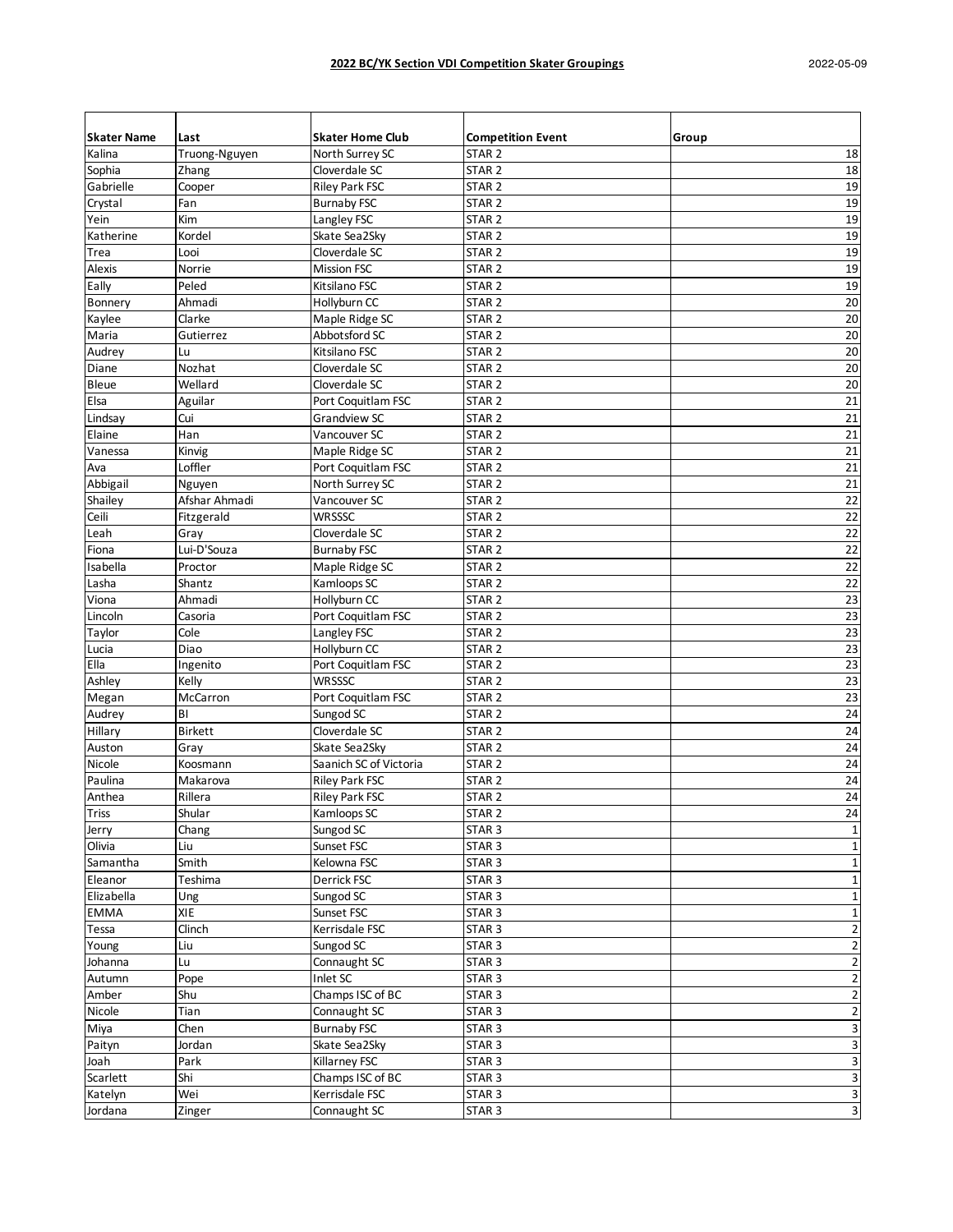| <b>Skater Name</b> | Last        | <b>Skater Home Club</b>              | <b>Competition Event</b>               | Group                    |
|--------------------|-------------|--------------------------------------|----------------------------------------|--------------------------|
| Eunice             | Ho          | Sunset FSC                           | STAR <sub>3</sub>                      | $\pmb{4}$                |
| Evelyn             | Huang       | Sunset FSC                           | STAR <sub>3</sub>                      | 4                        |
| Alice              | Popovich    | <b>Mission FSC</b>                   | STAR <sub>3</sub>                      | 4                        |
| Alli               | Trach       | Killarney FSC                        | STAR <sub>3</sub>                      | 4                        |
| Sakura             | Yamaguchi   | Killarney FSC                        | STAR <sub>3</sub>                      | $\pmb{4}$                |
| Kate               | Yan         | Coquitlam SC                         | STAR <sub>3</sub>                      | 4                        |
| Zuri               | Chau        | Connaught SC                         | STAR <sub>3</sub>                      | 5                        |
| Priya              | Hamel       | Prince George FSC                    | STAR <sub>3</sub>                      | 5                        |
| Ashley             | Wang        | Champs ISC of BC                     | STAR <sub>3</sub>                      | 5                        |
| Ashley             | Wang        | Connaught SC                         | STAR 3                                 | 5                        |
| Ashley             | Wang        | Sunset FSC                           | STAR <sub>3</sub>                      | 5                        |
| Judy               | Zhou        | Champs ISC of BC                     | STAR <sub>3</sub>                      | 5                        |
| Jovannie           | Lau         | Connaught SC                         | STAR <sub>3</sub>                      | 6                        |
| Lexi               | Novy        | Inlet SC                             | STAR <sub>3</sub>                      | 6                        |
| Mark               | Tang        | Connaught SC                         | STAR <sub>3</sub>                      | 6                        |
| Alicia             | Wang        | Cloverdale SC                        | STAR <sub>3</sub>                      | $\boldsymbol{6}$         |
| Amber              | Yan         | Connaught SC                         | STAR <sub>3</sub>                      | 6                        |
| Audrey             | Yuan        | Champs ISC of BC                     | STAR <sub>3</sub>                      | 6                        |
| Katelyn            | Chan        | Connaught SC                         | STAR <sub>3</sub>                      | $\boldsymbol{7}$         |
| Victor             | Cheng       | Connaught SC                         | STAR <sub>3</sub>                      | $\overline{\mathcal{I}}$ |
| Alison             | Conway      | Champs ISC of BC                     | STAR <sub>3</sub>                      | $\boldsymbol{7}$         |
| Ella               | Hu          | Cloverdale SC                        | STAR <sub>3</sub>                      | $\boldsymbol{7}$         |
| Nikolas            | Johnson     | Champs ISC of BC                     | STAR <sub>3</sub>                      | $\overline{\phantom{a}}$ |
| Clara              | La Hay      | <b>Mission FSC</b>                   | STAR <sub>3</sub>                      | $\overline{7}$           |
| Jane               | Dunne       | Inlet SC                             | STAR <sub>3</sub>                      | $\bf 8$                  |
| Angela             | Huang       | Inlet SC                             | STAR <sub>3</sub>                      | $\bf 8$                  |
| Arabella           | Ribeiro     | Inlet SC                             | STAR <sub>3</sub>                      | 8                        |
| Isla               | Spires      | Vancouver SC                         | STAR <sub>3</sub>                      | 8                        |
| Emma               | Tunbridge   | Champs ISC of BC                     | STAR <sub>3</sub>                      | 8                        |
| Keira              | Wu          | Connaught SC                         | STAR <sub>3</sub>                      | 8                        |
| Kira               | Chang       | Sungod SC                            | STAR <sub>3</sub>                      | 9                        |
| Lexin              | Chen        | Sungod SC                            | STAR <sub>3</sub>                      | 9                        |
| Amelia             | Harrison    | Killarney FSC                        | STAR <sub>3</sub>                      | 9                        |
| amy                | jung        | <b>Burnaby FSC</b>                   | STAR <sub>3</sub>                      | 9                        |
| <b>LUCAS</b>       | LAM         | Champs ISC of BC                     | STAR <sub>3</sub>                      | 9                        |
| Amber              | Pepper      | Inlet SC                             | STAR <sub>3</sub>                      | 9                        |
| Jacqueline         | Cheng       | Coquitlam SC                         | STAR <sub>3</sub>                      | $10\,$                   |
| Frances            | Lowry       | Whistler SC                          | STAR <sub>3</sub>                      | 10                       |
| Thianna            | Sinniah     | North Surrey SC                      | STAR <sub>3</sub>                      | 10                       |
| Katherine          | Soo         | Killarney FSC                        | STAR 3                                 | 10                       |
| Sarah              |             | Sungod SC                            | STAR <sub>3</sub>                      | 10                       |
| Isabella           | Ung<br>Wu   | North Surrey SC                      | STAR <sub>3</sub>                      | 10                       |
| Chelsey            | Chan        | Connaught SC                         | STAR <sub>3</sub>                      | 11                       |
| Lauren             | Emelyanova  | Connaught SC                         | STAR <sub>3</sub>                      | 11                       |
| Cindy              | Liu         | Sungod SC                            | STAR <sub>3</sub>                      | 11                       |
| Kyra               | Mamuad      | Champs ISC of BC                     | STAR <sub>3</sub>                      | $11\,$                   |
| Ethan              | Wei         | Connaught SC                         | STAR <sub>3</sub>                      | 11                       |
| Ella               | Yuan        | Killarney FSC                        | STAR <sub>3</sub>                      | 11                       |
| Kiara              | Bui         | Sunset FSC                           | STAR <sub>3</sub>                      | 12                       |
| Crystal            |             |                                      |                                        | 12                       |
|                    | Chen        | Champs ISC of BC<br>Champs ISC of BC | STAR <sub>3</sub><br>STAR <sub>3</sub> |                          |
| Audrey<br>Jolie    | Dong<br>Lai | WRSSSC                               | STAR <sub>3</sub>                      | 12<br>12                 |
|                    | Planche     | Killarney FSC                        |                                        |                          |
| Leonie             |             |                                      | STAR <sub>3</sub>                      | 12                       |
| Rebekah            | Vader       | Kelowna FSC                          | STAR <sub>3</sub>                      | 12                       |
| Allison            | Chung       | Killarney FSC                        | STAR <sub>3</sub>                      | 13                       |
| Miya               | Kong        | Connaught SC                         | STAR <sub>3</sub>                      | 13                       |
| Annika             | Pokoyski    | <b>Mission FSC</b>                   | STAR <sub>3</sub>                      | 13                       |
| Amellia            | To-Ong      | Champs ISC of BC                     | STAR <sub>3</sub>                      | 13                       |
| April              | Yan         | Sungod SC                            | STAR <sub>3</sub>                      | $13\,$                   |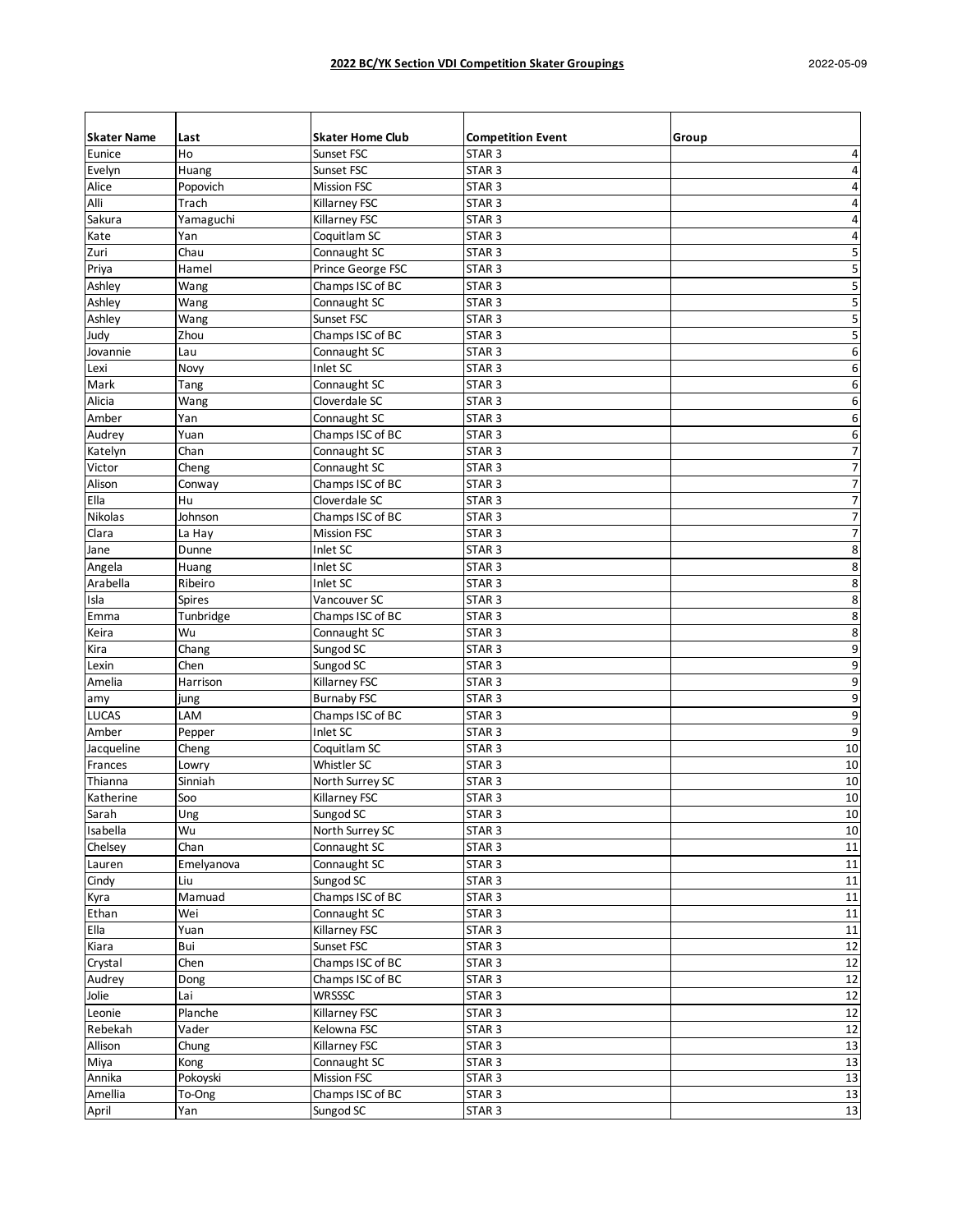| <b>Skater Name</b> | Last                  | <b>Skater Home Club</b> | <b>Competition Event</b> | Group  |
|--------------------|-----------------------|-------------------------|--------------------------|--------|
| Noa                | Yu                    | <b>WRSSSC</b>           | STAR <sub>3</sub>        | 13     |
| Lucy               | Chen                  | Langley FSC             | STAR <sub>3</sub>        | 14     |
| Olivia             | Galeana Renteria      | Cloverdale SC           | STAR <sub>3</sub>        | 14     |
| Valerie            | <b>Hsieh</b>          | WRSSSC                  | STAR <sub>3</sub>        | 14     |
| Faith              | O'Hara                | Abbotsford SC           | STAR <sub>3</sub>        | 14     |
| alivia             | varcoe                | <b>Mission FSC</b>      | STAR <sub>3</sub>        | 14     |
| haijia(hatty)      | zhang                 | <b>WRSSSC</b>           | STAR <sub>3</sub>        | 14     |
| Ellie              | Chong                 | <b>Burnaby FSC</b>      | STAR <sub>3</sub>        | 15     |
| Marti-Jayne        | <b>Hillis</b>         | Valleyview SC           | STAR <sub>3</sub>        | 15     |
| Nicole             | Hsiao                 | Connaught SC            | STAR <sub>3</sub>        | 15     |
| Rowan              | Hughes                | Kelowna FSC             | STAR <sub>3</sub>        | 15     |
| Amy                | Jia                   | Sunset FSC              | STAR <sub>3</sub>        | 15     |
| Kalee              | Malow                 | <b>Mission FSC</b>      | STAR <sub>3</sub>        | 15     |
| Allie              | Gillespie             | Vancouver SC            | STAR <sub>3</sub>        | 16     |
| Nanako             | Kasahara              | Kerrisdale FSC          | STAR <sub>3</sub>        | 16     |
| Gea                | Rovira Wang           | <b>Burnaby FSC</b>      | STAR <sub>3</sub>        | 16     |
| Vicky              | Xu                    | Killarney FSC           | STAR <sub>3</sub>        | 16     |
| Emily              | Yip                   | Hollyburn CC            | STAR <sub>3</sub>        | 16     |
| Hanna              | Yuen                  | Champs ISC of BC        | STAR <sub>3</sub>        | 16     |
| Julian             | Bradbury              | Kitsilano FSC           | STAR <sub>3</sub>        | 17     |
| Rachel             | <b>Burns</b>          | Whistler SC             | STAR <sub>3</sub>        | 17     |
|                    | Dixon                 | Connaught SC            | STAR <sub>3</sub>        | 17     |
| Sophia<br>Ryan     | Qin                   | Connaught SC            | STAR <sub>3</sub>        | 17     |
| Lev                | Sidorenko             | Champs ISC of BC        | STAR <sub>3</sub>        | 17     |
|                    |                       |                         |                          | 17     |
| Gwendolyn          | <b>Spires</b>         | Whistler SC             | STAR <sub>3</sub>        |        |
| Madison            | Devlin                | Inlet SC                | STAR <sub>3</sub>        | 18     |
| Kazumi             | Godo                  | Vancouver SC            | STAR <sub>3</sub>        | 18     |
| Leah               | Kim                   | Cloverdale SC           | STAR <sub>3</sub>        | 18     |
| <b>ALABHYA</b>     | <b>MAURYA</b>         | Kamloops SC             | STAR <sub>3</sub>        | 18     |
| Paisley            | Pickett-Taylor        | Abbotsford SC           | STAR <sub>3</sub>        | 18     |
| Amelia             | Swords                | Vancouver SC            | STAR <sub>3</sub>        | 18     |
| Charlotte          | Borg                  | Cheam SC                | STAR <sub>3</sub>        | 19     |
| Alysha             | Feng                  | Vancouver SC            | STAR <sub>3</sub>        | 19     |
| Katelyn            | Matsuo                | Cloverdale SC           | STAR <sub>3</sub>        | 19     |
| Irene              | Park                  | Kelowna FSC             | STAR <sub>3</sub>        | 19     |
| Chelsea            | So                    | Connaught SC            | STAR <sub>3</sub>        | 19     |
| Lucy               | Sutton                | Oak Bay FSC             | STAR <sub>3</sub>        | 19     |
| Gracie             | Griffiths             | Hollyburn CC            | STAR <sub>3</sub>        | 20     |
| Hannah             | Koosmann              | Saanich SC of Victoria  | STAR <sub>3</sub>        | 20     |
| Caroline           | Lan                   | Killarney FSC           | STAR <sub>3</sub>        | 20     |
| Katriel            | Li.                   | Port Coquitlam FSC      | STAR <sub>3</sub>        | $20\,$ |
| Leonarda           | Semenoff-Pakhmournaia | Kitsilano FSC           | STAR <sub>3</sub>        | 20     |
| Matilda            | Wight                 | Skate Sea2Sky           | STAR <sub>3</sub>        | 20     |
| <b>Brianna</b>     | Cheng                 | Hollyburn CC            | STAR <sub>3</sub>        | 21     |
| Isla               | Florio                | Whistler SC             | STAR <sub>3</sub>        | 21     |
| Alina              | Gailans               | Maple Ridge SC          | STAR <sub>3</sub>        | 21     |
| laura              | hallisey              | Whistler SC             | STAR <sub>3</sub>        | 21     |
| Leila              | Nurbakhsh             | Maple Ridge SC          | STAR <sub>3</sub>        | 21     |
| Ophelia            | Shum                  | Connaught SC            | STAR <sub>3</sub>        | 21     |
| Ava                | Green                 | Vancouver SC            | STAR <sub>3</sub>        | 22     |
| Kiyora             | House                 | North Surrey SC         | STAR <sub>3</sub>        | 22     |
| Annie              | li.                   | WRSSSC                  | STAR <sub>3</sub>        | 22     |
| Caitlin            | Poulin                | Coquitlam SC            | STAR <sub>3</sub>        | 22     |
| Krishna            | Sharma                | Derrick FSC             | STAR <sub>3</sub>        | 22     |
| Matthew            | Yang                  | Kitsilano FSC           | STAR <sub>3</sub>        | 22     |
| <b>Bianca</b>      | Baikov                | Abbotsford SC           | STAR <sub>3</sub>        | 23     |
| Nadia              | Czubak                | Maple Ridge SC          | STAR <sub>3</sub>        | 23     |
| Scarlett           | Jando                 | Hollyburn CC            | STAR <sub>3</sub>        | 23     |
| Maysen             | Leclerc               | Vancouver SC            | STAR <sub>3</sub>        | 23     |
|                    |                       |                         |                          |        |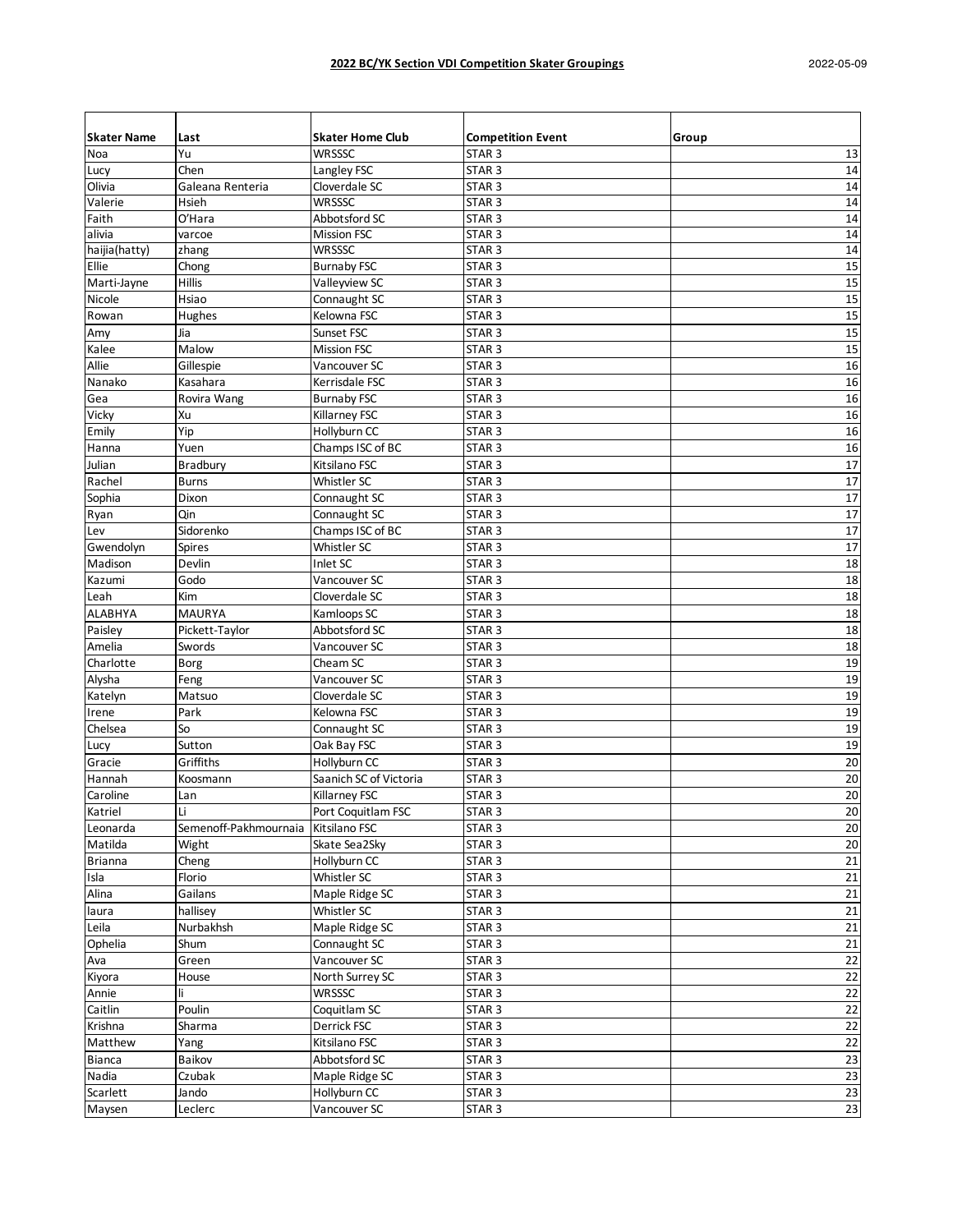| <b>Skater Name</b> | Last                | <b>Skater Home Club</b>    | <b>Competition Event</b>                         | Group                      |
|--------------------|---------------------|----------------------------|--------------------------------------------------|----------------------------|
| Derek              | Meng                | Kitsilano FSC              | STAR <sub>3</sub>                                | 23                         |
| <b>Bernice</b>     | Wu                  | Sunset FSC                 | STAR <sub>3</sub>                                | 23                         |
| Elliott            | <b>Bragg</b>        | <b>NBCCS</b>               | STAR <sub>3</sub>                                | 24                         |
| melina             | chabada             | Vancouver SC               | STAR <sub>3</sub>                                | 24                         |
| Sydney             | Holmes              | Cloverdale SC              | STAR <sub>3</sub>                                | 24                         |
| Kiara              | Kim                 | Cloverdale SC              | STAR <sub>3</sub>                                | 24                         |
| <b>Natalie</b>     | Leung               | Sunset FSC                 | STAR <sub>3</sub>                                | 24                         |
| Nevaeh             | Loveridge           | Maple Ridge SC             | STAR <sub>3</sub>                                | 24                         |
| Giada              | Zimmerman-Balde     | Champs ISC of BC           | STAR <sub>3</sub>                                | 24                         |
| Sylvanna           | Chen                | Sunset FSC                 | STAR <sub>3</sub>                                | 25                         |
| Timmy              | Jin                 | Maple Ridge SC             | STAR <sub>3</sub>                                | $\overline{25}$            |
| Madeline           | McCready            | Hollyburn CC               | STAR <sub>3</sub>                                | 25                         |
| Nyah               | Mundi               | Vancouver SC               | STAR <sub>3</sub>                                | 25                         |
| Aiyana             | Randhawa            | Langley FSC                | STAR <sub>3</sub>                                | 25                         |
| Finnley            | Shultz              | Oak Bay FSC                | STAR <sub>3</sub>                                | $\overline{25}$            |
| Hanna              | Woolley             | Kelowna FSC                | STAR <sub>3</sub>                                | 25                         |
| Gala               | Baron               | <b>Grandview SC</b>        | STAR <sub>3</sub>                                | 26                         |
| Hailey             | Bodman              | Juan De Fuca SC            | STAR <sub>3</sub>                                | 26                         |
| Jewel              | Dahl                | <b>WRSSSC</b>              | STAR <sub>3</sub>                                | 26                         |
| Violet             | Jarvis              | Port Coquitlam FSC         | STAR <sub>3</sub>                                | 26                         |
| Amadora            | Neufeld             | Cheam SC                   | STAR <sub>3</sub>                                | 26                         |
| Nina-Rayah         | Puri                | <b>Burnaby FSC</b>         | STAR <sub>3</sub>                                | 26                         |
| Azaria             | Sooknanan           | Oak Bay FSC                | STAR <sub>3</sub>                                | 26                         |
| Lara               | Chiorean            | Abbotsford SC              | STAR <sub>3</sub>                                | 27                         |
| Sophie             | Jolivet             | Oak Bay FSC                | STAR <sub>3</sub>                                | 27                         |
| Mikayla            | Kelly               | Kamloops SC                | STAR <sub>3</sub>                                | 27                         |
| Jamilee            | Sun                 | North Surrey SC            | STAR <sub>3</sub>                                | 27                         |
| Kiara              | Szelepcsenyi        | Cloverdale SC              | STAR <sub>3</sub>                                | $\overline{27}$            |
| Miya               | Yoshiyama           | Maple Ridge SC             | STAR <sub>3</sub>                                | 27                         |
| Nathalie           | Zierbock            | Kerrisdale FSC             | STAR <sub>3</sub>                                | $\overline{27}$            |
| Ava                | Anselmo             | Kerrisdale FSC             | STAR <sub>3</sub>                                | 28                         |
| Dakota             | Brownjohn           | Skate Sea2Sky              | STAR <sub>3</sub>                                | $\overline{28}$            |
| Sharin             | Dalvandi            | Vancouver SC               | STAR <sub>3</sub>                                | 28                         |
| Grace              | Hodgson             | <b>Mission FSC</b>         | STAR <sub>3</sub>                                | 28                         |
| Caitlin            | Jerrett             | Delta FSC                  | STAR <sub>3</sub>                                | 28                         |
| Riley              | Jobbagy             | Cheam SC                   | STAR <sub>3</sub>                                | 28                         |
| Victoria           |                     | Port Coquitlam FSC         | STAR <sub>3</sub>                                | 28                         |
| Kaden              | Loyo<br>Hung        | Connaught SC               | STAR 4 Boys                                      |                            |
| Byron              | Huo                 | Coquitlam SC               | STAR 4 Boys                                      |                            |
|                    | Jiang               | Champs ISC of BC           |                                                  |                            |
| Jacob<br>Linus     | $\overline{King}$   | Connaught SC               | STAR 4 Boys<br>STAR 4 Boys                       |                            |
| Evan               | Li                  | Langley FSC                | STAR 4 Boys                                      |                            |
| Ivan               | Liu                 | Coquitlam SC               | STAR 4 Boys                                      |                            |
| <b>Botao</b>       | Qian                | Connaught SC               | STAR 4 Boys                                      |                            |
| Daniel             | Wu                  | Connaught SC               | STAR 4 Boys                                      |                            |
| Isha               | Atariwala           | Skate Sea2Sky              | STAR 4 Girls 13 & Over                           | 1                          |
| Nitalia            | Bai                 | <b>WRSSSC</b>              | STAR 4 Girls 13 & Over                           | $\mathbf 1$                |
| Ayden              | Barnes              | Cloverdale SC              | STAR 4 Girls 13 & Over                           | $\mathbf{1}$               |
| Tessa              | Child               | Prince George FSC          | STAR 4 Girls 13 & Over                           | $\mathbf 1$                |
|                    |                     | Abbotsford SC              |                                                  |                            |
| Vanessa<br>Abigail | Costa<br>Denroche   | Maple Ridge SC             | STAR 4 Girls 13 & Over<br>STAR 4 Girls 13 & Over | $\mathbf 1$<br>$\mathbf 1$ |
| Desiree            | Rebinsky            | Valleyview SC              | STAR 4 Girls 13 & Over                           | $\mathbf 1$                |
|                    |                     |                            |                                                  | $\mathbf 1$                |
| Chloe<br>Jayda     | Ronald              | Oak Bay FSC<br>Kamloops SC | STAR 4 Girls 13 & Over                           | $\mathbf 1$                |
| Ava                | Sangha<br>Schokking | <b>NBCCS</b>               | STAR 4 Girls 13 & Over<br>STAR 4 Girls 13 & Over |                            |
|                    |                     |                            |                                                  | $\mathbf 1$                |
| Hayley             | Smith               | Grandview SC               | STAR 4 Girls 13 & Over                           | $\mathbf 1$                |
| Sarah              | Surminsky           | Kelowna FSC                | STAR 4 Girls 13 & Over                           | $\mathbf 1$                |
| Sandy              | Chou                | Cloverdale SC              | STAR 4 Girls 13 & Over                           | $\overline{\mathbf{c}}$    |
| Abril              | <b>GUERRERO</b>     | <b>Burnaby FSC</b>         | STAR 4 Girls 13 & Over                           | $\mathbf 2$                |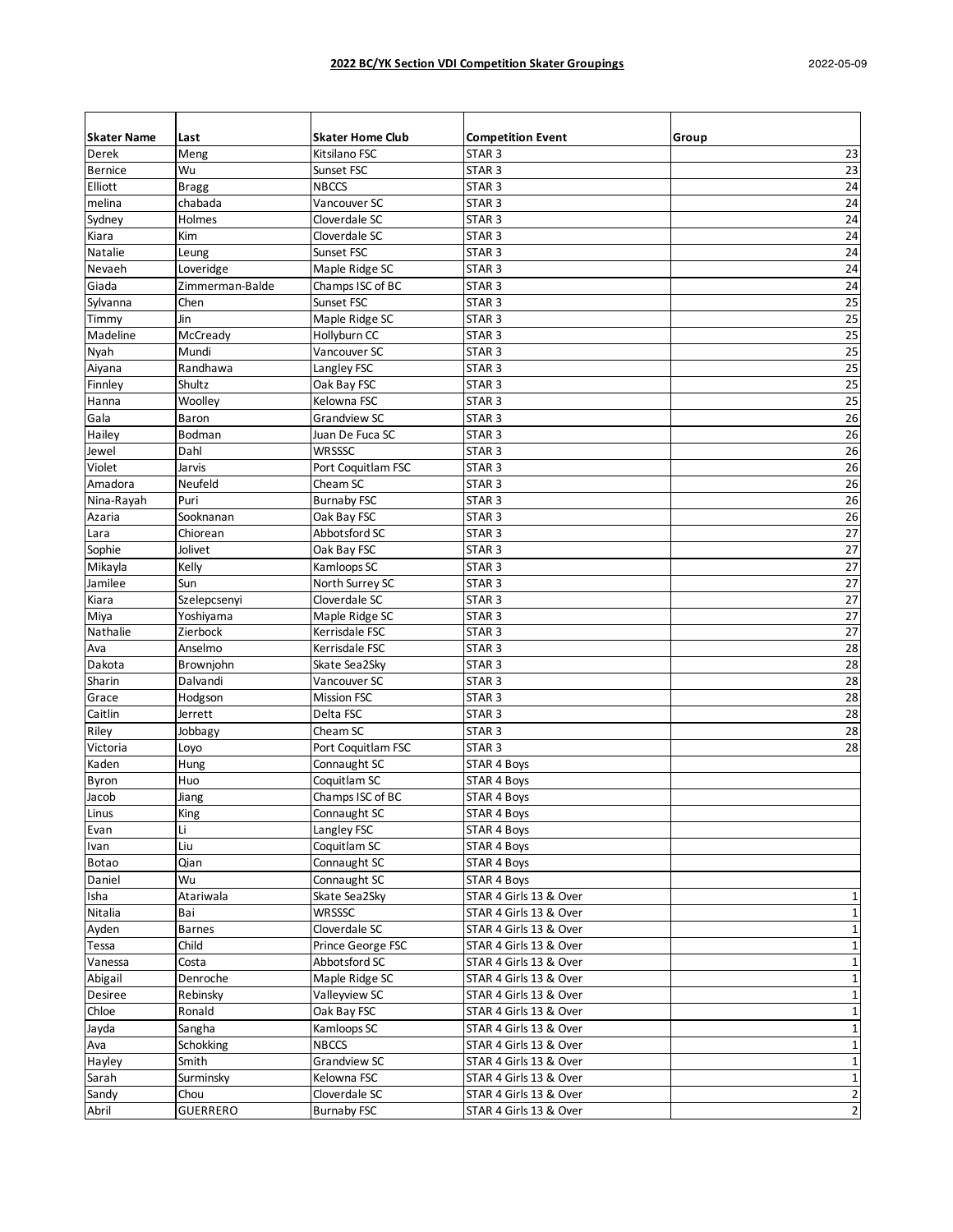| <b>Skater Name</b>             | Last            | <b>Skater Home Club</b> | <b>Competition Event</b> | Group                   |
|--------------------------------|-----------------|-------------------------|--------------------------|-------------------------|
| Megan                          | Isaak           | Langley FSC             | STAR 4 Girls 13 & Over   | 2                       |
| Sarah                          | Janzen          | Abbotsford SC           | STAR 4 Girls 13 & Over   | $\overline{\mathbf{c}}$ |
| Isabelle                       | Lacharite       | Prince George FSC       | STAR 4 Girls 13 & Over   | 2                       |
| Kristina                       | Lazovskih       | <b>Burnaby FSC</b>      | STAR 4 Girls 13 & Over   | $\overline{2}$          |
| <b>Brooke</b>                  | Mide            | Summerland FSC          | STAR 4 Girls 13 & Over   | $\overline{2}$          |
| Nilsa                          | Nilli           | <b>Burnaby FSC</b>      | STAR 4 Girls 13 & Over   | $\overline{2}$          |
| Nadia                          | Schiller        | Kitsilano FSC           | STAR 4 Girls 13 & Over   | $\overline{\mathbf{c}}$ |
| Anushri                        | Sharma          | Cloverdale SC           | STAR 4 Girls 13 & Over   | $\overline{2}$          |
| Mary                           | Wall            | Abbotsford SC           | STAR 4 Girls 13 & Over   | $\overline{2}$          |
| Elaina                         | Zohner          | Skate Sea2Sky           | STAR 4 Girls 13 & Over   | $\overline{2}$          |
| Amma                           | Huang           | Coquitlam SC            | STAR 4 Girls U10         | $\mathbf 1$             |
| Jiayi                          | Li              | Connaught SC            | STAR 4 Girls U10         | 1                       |
| Madeline                       | Lin             | Sungod SC               | STAR 4 Girls U10         | 1                       |
| Avery                          | Ng              | Connaught SC            | STAR 4 Girls U10         | $\mathbf{1}$            |
| Angela                         | Pan             | Connaught SC            | STAR 4 Girls U10         | $\mathbf 1$             |
| Olivia                         | Shi             | Connaught SC            | STAR 4 Girls U10         | $\mathbf 1$             |
| Chloe                          | Wang            | Connaught SC            | STAR 4 Girls U10         | 1                       |
| Eliana                         | Yang            | Sungod SC               | STAR 4 Girls U10         | 1                       |
| Nicole                         | Zhang           | Coquitlam SC            | STAR 4 Girls U10         | $\mathbf 1$             |
| Olivia                         | <b>Borzillo</b> | Champs ISC of BC        | STAR 4 Girls U10         | $\overline{2}$          |
| Samantha                       | Friesen         | Abbotsford SC           | STAR 4 Girls U10         | $\overline{2}$          |
| Rinako                         | Kasahara        | Kerrisdale FSC          | STAR 4 Girls U10         | $\overline{2}$          |
| Araya                          | Lagacé          | <b>Burnaby FSC</b>      | STAR 4 Girls U10         | $\overline{2}$          |
| Janet                          | Lu              | Coquitlam SC            | STAR 4 Girls U10         | $\overline{2}$          |
| Ariel                          | Tam             | Connaught SC            | STAR 4 Girls U10         | $\overline{2}$          |
| Olivia                         | Waters          | Kelowna FSC             | STAR 4 Girls U10         | $\overline{2}$          |
| Carly                          | Wong            | North Surrey SC         | STAR 4 Girls U10         | $\overline{2}$          |
| Ava                            | Xu              | Connaught SC            | STAR 4 Girls U10         | $\overline{\mathbf{c}}$ |
| Leah                           | Zhang           | Coquitlam SC            | STAR 4 Girls U10         | $\overline{2}$          |
| Sayler                         | Bencze          | Sungod SC               | STAR 4 Girls U10         | 3                       |
| Charlotte                      | Diep            | Coquitlam SC            | STAR 4 Girls U10         | 3                       |
| Allie                          | Kim             | Inlet SC                | STAR 4 Girls U10         | 3                       |
|                                | Le              | Killarney FSC           | STAR 4 Girls U10         |                         |
| Katherine                      | Ma              | Connaught SC            | STAR 4 Girls U10         | 3<br>3                  |
| Aidrey<br>Madison              | Malkow          | Smithers FSC            | STAR 4 Girls U10         | 3                       |
|                                |                 |                         |                          |                         |
| <b>Nylee</b><br><b>Natalie</b> | Phinney         | Abbotsford SC           | STAR 4 Girls U10         | 3                       |
|                                | Smith           | Juan De Fuca SC         | STAR 4 Girls U10         | 3                       |
| Sophia                         | Wheat           | Connaught SC            | STAR 4 Girls U10         | 3                       |
| Julia                          | Zhu             | Coquitlam SC            | STAR 4 Girls U10         | 3                       |
| Alisha                         | Chan            | Killarney FSC           | STAR 4 Girls U10         | $\overline{4}$          |
| Molly                          | Chen            | <b>Burnaby FSC</b>      | STAR 4 Girls U10         | 4                       |
| Olivia                         | Cheung          | Sungod SC               | STAR 4 Girls U10         | 4                       |
| Sophia                         | Emm             | Whistler SC             | STAR 4 Girls U10         | 4                       |
| Maggie                         | Hertz           | Whistler SC             | STAR 4 Girls U10         | 4                       |
| Abigail                        | Kandler         | Sungod SC               | STAR 4 Girls U10         | 4                       |
| Alice                          | Shutt           | Derrick FSC             | STAR 4 Girls U10         | 4                       |
| Ella                           | Tong            | Killarney FSC           | STAR 4 Girls U10         | 4                       |
| Sydnie                         | Westran         | Valleyview SC           | STAR 4 Girls U10         | 4                       |
| Quinn                          | Woroniecki      | WRSSSC                  | STAR 4 Girls U10         | 4                       |
| Hallie                         | Clarke          | Whistler SC             | STAR 4 Girls U13         | $\mathbf 1$             |
| Anna                           | Collins         | Killarney FSC           | STAR 4 Girls U13         | 1                       |
| Sophie                         | Dong            | Killarney FSC           | STAR 4 Girls U13         | $\mathbf 1$             |
| Katie                          | Ferrier         | Vancouver SC            | STAR 4 Girls U13         | 1                       |
| Hayley                         | Lin             | Killarney FSC           | STAR 4 Girls U13         | $\mathbf 1$             |
| Taylah                         | Mercier         | Langley FSC             | STAR 4 Girls U13         | 1                       |
| Olivia                         | Smiley          | <b>WRSSSC</b>           | STAR 4 Girls U13         | 1                       |
| Ainsley                        | Suttie          | Abbotsford SC           | STAR 4 Girls U13         | 1                       |
| Giahna                         | Venier          | Hollyburn CC            | STAR 4 Girls U13         | 1                       |
| Chloe                          | Wei             | Kerrisdale FSC          | STAR 4 Girls U13         | $\mathbf 1$             |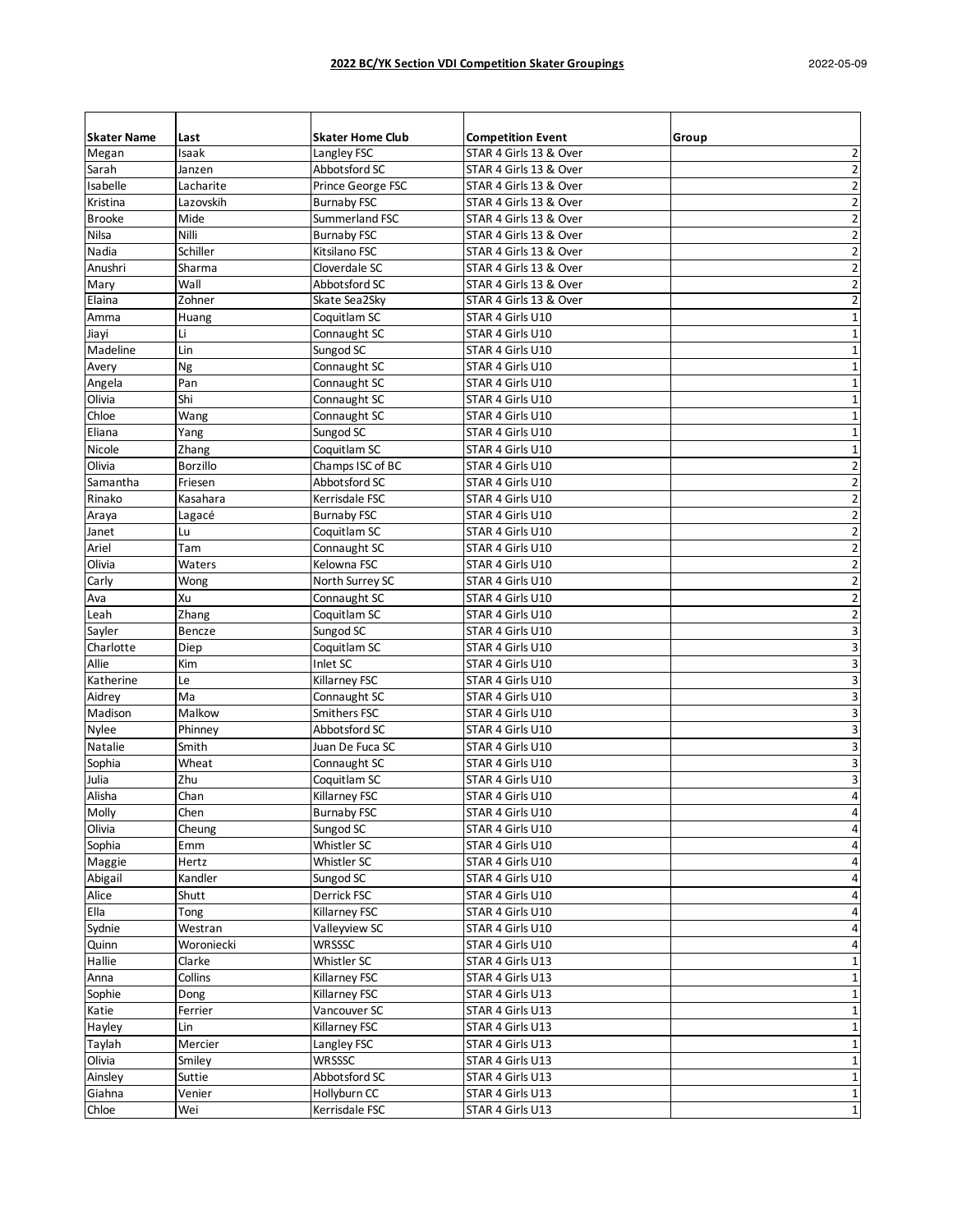| <b>Skater Name</b> | Last             | <b>Skater Home Club</b> | <b>Competition Event</b> | Group                   |
|--------------------|------------------|-------------------------|--------------------------|-------------------------|
| Cynthia            | Yu               | Connaught SC            | STAR 4 Girls U13         |                         |
| Danielle           |                  | Whistler SC             |                          | 1<br>2                  |
| Elise              | Bagnall<br>Boley | Kitsilano FSC           | STAR 4 Girls U13         | $\overline{2}$          |
| Madeline           | Evans            | Juan De Fuca SC         | STAR 4 Girls U13         |                         |
| Esther             |                  |                         | STAR 4 Girls U13         | $\overline{2}$          |
|                    | Kim              | Delta FSC               | STAR 4 Girls U13         | 2                       |
| Nina               | Laferriere       | Whistler SC             | STAR 4 Girls U13         | 2                       |
| Eden               | McHale           | <b>NBCCS</b>            | STAR 4 Girls U13         | $\overline{\mathbf{c}}$ |
| Japnoor            | Nagra            | Sungod SC               | STAR 4 Girls U13         | $\overline{2}$          |
| Sera               | Reid             | <b>RCVFSC</b>           | STAR 4 Girls U13         | $\overline{2}$          |
| Emmeline           | Solinas          | <b>Arbutus Club</b>     | STAR 4 Girls U13         | $\overline{2}$          |
| Makaylah           | Stefanucci       | Maple Ridge SC          | STAR 4 Girls U13         | $\overline{2}$          |
| Claire             | Tuck             | Cheam SC                | STAR 4 Girls U13         | $\overline{2}$          |
| Claudia            | Artis            | Vancouver SC            | STAR 4 Girls U13         | 3                       |
| Mina               | Chen             | Inlet SC                | STAR 4 Girls U13         | 3                       |
| Zainab             | El Amiri         | <b>RCVFSC</b>           | STAR 4 Girls U13         | 3                       |
| Annabelle          | Garrioch         | Kamloops SC             | STAR 4 Girls U13         | 3                       |
| Kaylee             | Kim              | Maple Ridge SC          | STAR 4 Girls U13         | 3                       |
| Emma               | Lai              | <b>Burnaby FSC</b>      | STAR 4 Girls U13         | 3                       |
| Brooklyn           | Leduc            | Valleyview SC           | STAR 4 Girls U13         | 3                       |
| Julia              | Louie            | <b>Arbutus Club</b>     | STAR 4 Girls U13         | 3                       |
| Katherine          | Lu               | <b>RCVFSC</b>           | STAR 4 Girls U13         | 3                       |
| Samantha           | Mandarino        | Inlet SC                | STAR 4 Girls U13         | 3                       |
| Lucia              | Sedgewick        | Sungod SC               | STAR 4 Girls U13         | 3                       |
| Caitlyn            | <b>Baker</b>     | <b>NBCCS</b>            | STAR 4 Girls U13         | 4                       |
| Sydney             | <b>Bracun</b>    | Cloverdale SC           | STAR 4 Girls U13         | 4                       |
| Julia              | Cusano           | Vancouver SC            | STAR 4 Girls U13         | 4                       |
| Ave                | Florio           | Whistler SC             | STAR 4 Girls U13         | 4                       |
| Olivia             | Kostiw           | Kerrisdale FSC          | STAR 4 Girls U13         | 4                       |
| Sophie             | Mao              | Coquitlam SC            | STAR 4 Girls U13         | 4                       |
| Vanessa            | Moretto          | Kelowna FSC             | STAR 4 Girls U13         | 4                       |
| Starlene           | Robinson         | Prince George FSC       | STAR 4 Girls U13         | 4                       |
| Daytona            | Thomas           | <b>NBCCS</b>            | STAR 4 Girls U13         | 4                       |
| Eleanor            | Uy               | Sunset FSC              | STAR 4 Girls U13         | 4                       |
| Jennifer           | Wang             | WRSSSC                  | STAR 4 Girls U13         | 4                       |
| Sarah              | Aka              | <b>NBCCS</b>            | STAR 4 Girls U13         | 5                       |
| Angela             | <b>Bellia</b>    | Abbotsford SC           | STAR 4 Girls U13         | 5                       |
| Lina               | Elarbi           | Champs ISC of BC        | STAR 4 Girls U13         | 5                       |
| Vincy              | Liu              | <b>Grandview SC</b>     | STAR 4 Girls U13         | 5                       |
| Jade               | Michalopoulos    | Cloverdale SC           | STAR 4 Girls U13         | 5                       |
| Andjela            | Miljkovic        | <b>Burnaby FSC</b>      | STAR 4 Girls U13         | 5                       |
| Abbey              | Nerbas           | Derrick FSC             | STAR 4 Girls U13         | 5                       |
| Lisa               | O'Reilly         | Maple Ridge SC          | STAR 4 Girls U13         | 5                       |
| Alika              | Verma            | Abbotsford SC           | STAR 4 Girls U13         | 5                       |
| Katarina           | Vukicevic        | <b>Burnaby FSC</b>      | STAR 4 Girls U13         | 5                       |
| Saylor             | Wampler          | Skate Sea2Sky           | STAR 4 Girls U13         | 5                       |
| Kyle               | Andreica         | Champs ISC of BC        | STAR 5 Men               | $\mathbf 1$             |
| Hayden             | Cheng            | Connaught SC            | STAR 5 Men               | $\mathbf{1}$            |
| Albert             | Chung            | Champs ISC of BC        | STAR 5 Men               | 1                       |
| Dalai (Dennis)     | EN               | Connaught SC            | STAR 5 Men               |                         |
| Anson              | Jia              | Sunset FSC              | STAR 5 Men               | 1                       |
| ZiXiao             | Liu              | Champs ISC of BC        | STAR 5 Men               | 1                       |
| Kevin              | Liu              | Sunset FSC              | STAR 5 Men               | $\mathbf{1}$            |
| samuel             | quin             | Connaught SC            | STAR 5 Men               | $\mathbf{1}$            |
| Jack               | Riley            | Vancouver SC            | STAR 5 Men               | 1                       |
| Ethan              | Adanac           | Whistler SC             | STAR 5 Men               | $\overline{2}$          |
| Finnegan           | Cassidy          | <b>NBCCS</b>            | STAR 5 Men               | $\overline{2}$          |
| Sacha              | Chénier-Peterson | Skate Sea2Sky           | STAR 5 Men               | $\overline{2}$          |
| Caiden             | Henderson        | <b>WRSSSC</b>           | STAR 5 Men               | $\overline{2}$          |
|                    |                  |                         |                          |                         |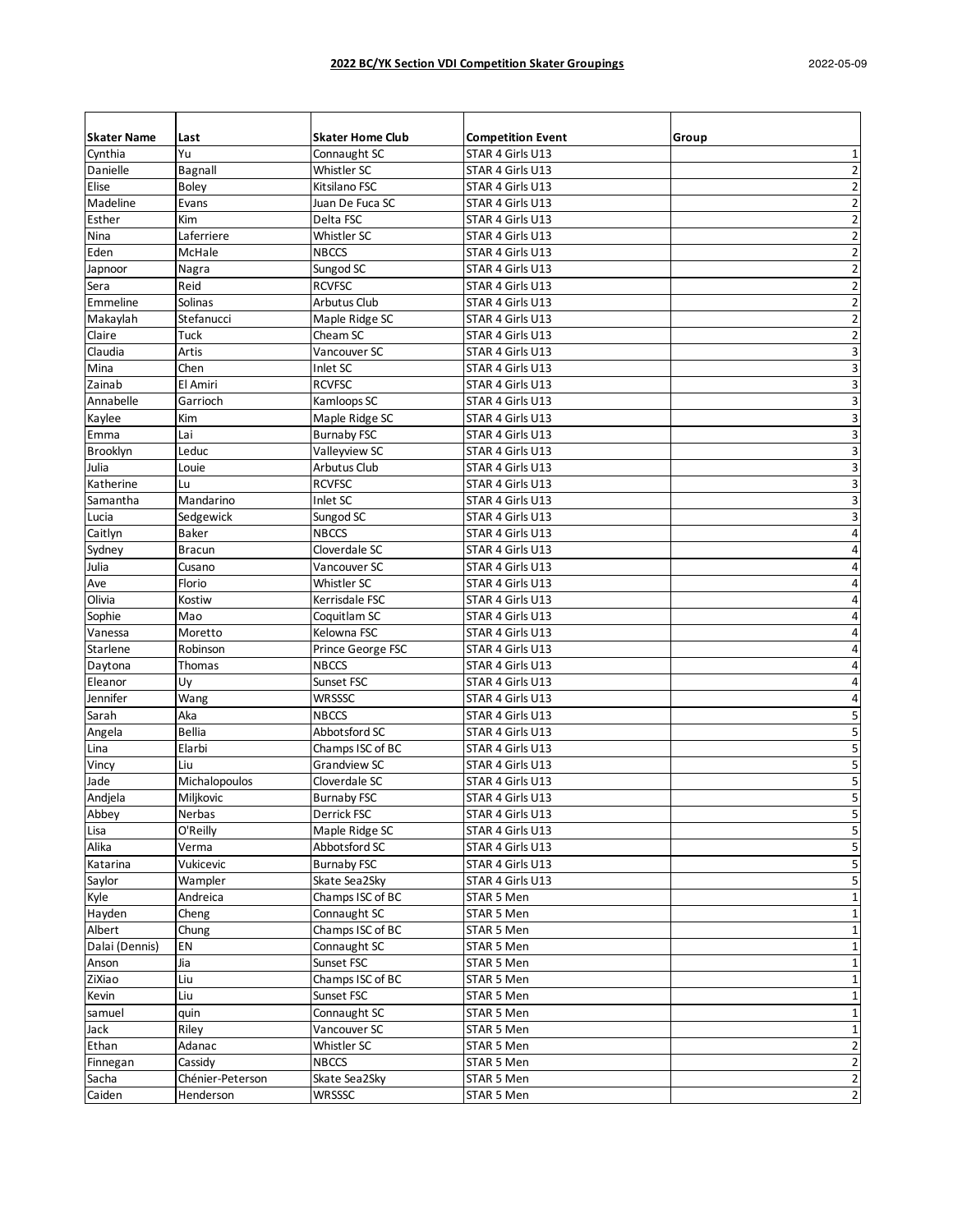| <b>Skater Name</b> | Last           | <b>Skater Home Club</b> | <b>Competition Event</b> | Group                   |
|--------------------|----------------|-------------------------|--------------------------|-------------------------|
| Justin             | Hsu            | Coquitlam SC            | STAR 5 Men               | $\overline{2}$          |
| Calum              | McKay-Stratton | <b>NBCCS</b>            | STAR 5 Men               | $\overline{2}$          |
| Marcus             | Pedley Chan    | North Surrey SC         | STAR 5 Men               | $\overline{\mathbf{c}}$ |
| Aaron              | Sun            | Kerrisdale FSC          | STAR 5 Men               | $\overline{2}$          |
| Logan              | Wei            | Connaught SC            | STAR 5 Men               | $\overline{2}$          |
| Annaliese          | Beckmann       | Langley FSC             | STAR 5 Women 13 & Over   | $\mathbf{1}$            |
| Caitlin            | Cahill         | <b>Burnaby FSC</b>      | STAR 5 Women 13 & Over   | $\mathbf{1}$            |
| Kolbie             | Doodson        | Smithers FSC            | STAR 5 Women 13 & Over   | 1                       |
| Lauren             | Ferrier        | Vancouver SC            | STAR 5 Women 13 & Over   | 1                       |
| Emily              | Hua            | Connaught SC            | STAR 5 Women 13 & Over   | 1                       |
| Trisha             | Jeong          | <b>Burnaby FSC</b>      | STAR 5 Women 13 & Over   | $\mathbf{1}$            |
| Marissa            | Lecian         | Cloverdale SC           | STAR 5 Women 13 & Over   | $\mathbf 1$             |
| Evie               | Li             | Abbotsford SC           | STAR 5 Women 13 & Over   | 1                       |
| Ava                | Macedo         | Sungod SC               | STAR 5 Women 13 & Over   | $\mathbf 1$             |
| Eileen             | Reay           | NBCCS                   | STAR 5 Women 13 & Over   | $\mathbf 1$             |
| Aubrey             | Sallinen       | Sungod SC               | STAR 5 Women 13 & Over   | $\mathbf{1}$            |
| Maya               | Towstyka       | Langley FSC             | STAR 5 Women 13 & Over   | $\mathbf 1$             |
| Kaia               | Trenholm       | Kamloops SC             | STAR 5 Women 13 & Over   | $\mathbf 1$             |
| Hayden             | Woroniecki     | WRSSSC                  | STAR 5 Women 13 & Over   | $\mathbf 1$             |
| sara               | AHENDEN        | Kitsilano FSC           | STAR 5 Women 13 & Over   | $\overline{\mathbf{c}}$ |
| Marley             | Bridger        | WRSSSC                  | STAR 5 Women 13 & Over   | $\overline{2}$          |
| kylee              | chapman        | Abbotsford SC           | STAR 5 Women 13 & Over   | $\overline{2}$          |
| Irina              | Fok            | Grandview SC            | STAR 5 Women 13 & Over   | $\overline{2}$          |
| Rong               | Ge             | Vancouver SC            | STAR 5 Women 13 & Over   | $\overline{2}$          |
| Sophie             | Hayner         | Kamloops SC             | STAR 5 Women 13 & Over   | $\overline{2}$          |
| Megan              | Ho             | Grandview SC            | STAR 5 Women 13 & Over   | $\overline{2}$          |
| Coral              | Humphrey       | Skate Sea2Sky           | STAR 5 Women 13 & Over   | $\overline{2}$          |
| Josephine          | Leduc          | Vancouver SC            | STAR 5 Women 13 & Over   | $\overline{2}$          |
| Ryelin             | McCarten       | Skate Sea2Sky           | STAR 5 Women 13 & Over   | $\overline{\mathbf{c}}$ |
| Madeleine          | McCrank        | WRSSSC                  | STAR 5 Women 13 & Over   | $\overline{2}$          |
| Yuki               | Mitsui         | Kitsilano FSC           | STAR 5 Women 13 & Over   | $\overline{2}$          |
| Parniyan           | Namazi Fard    | Vancouver SC            | STAR 5 Women 13 & Over   | $\overline{2}$          |
| Saskia             | Shillington    | Delta FSC               | STAR 5 Women 13 & Over   | $\overline{2}$          |
| Tieler             | Shular         | Kamloops SC             | STAR 5 Women 13 & Over   | $\overline{2}$          |
| Michelle           | Baher          | Derrick FSC             | STAR 5 Women U10         | 1                       |
| Ally               | Chiu           | Connaught SC            | STAR 5 Women U10         | $\mathbf 1$             |
|                    | Gorse          | Vancouver SC            | STAR 5 Women U10         | $\mathbf{1}$            |
| Maya               | Hinton         | Connaught SC            | STAR 5 Women U10         | $\mathbf 1$             |
| Linaya             | Liu            | Connaught SC            | STAR 5 Women U10         |                         |
| Grace              |                | Coquitlam SC            |                          | 1<br>$\mathbf{1}$       |
| Jean               | Lou            |                         | STAR 5 Women U10         |                         |
| Annika             | Pobran         | Delta FSC               | STAR 5 Women U10         | 1                       |
| Karina             | Tseng          | Connaught SC            | STAR 5 Women U10         | $\mathbf 1$             |
| Chloe              | Wu             | Connaught SC            | STAR 5 Women U10         | 1                       |
| Evelynn            | Yu             | Connaught SC            | STAR 5 Women U10         | 1                       |
| Isabella           | Feng           | Champs ISC of BC        | STAR 5 Women U10         | 2                       |
| Sienna             | Gasparetto     | Connaught SC            | STAR 5 Women U10         | $\overline{\mathbf{c}}$ |
| Sasha              | Goldenberg     | Coquitlam SC            | STAR 5 Women U10         | $\overline{2}$          |
| Madison            | Ho             | Vancouver SC            | STAR 5 Women U10         | 2                       |
| <b>TIFFANY</b>     | KHOE           | Sunset FSC              | STAR 5 Women U10         | $\overline{2}$          |
| Avery              | Knott          | Derrick FSC             | STAR 5 Women U10         | $\overline{2}$          |
| GRACE              | LI             | Coquitlam SC            | STAR 5 Women U10         | $\overline{2}$          |
| Cynthia            | Liu            | Connaught SC            | STAR 5 Women U10         | $\overline{2}$          |
| Victoria           | Si             | Coquitlam SC            | STAR 5 Women U10         | $\overline{2}$          |
| Sena               | Yip            | Killarney FSC           | STAR 5 Women U10         | $\overline{2}$          |
| Opale              | Adamek-Drolet  | Juan De Fuca SC         | STAR 5 Women U13         | $\mathbf 1$             |
| Yubin              | Choi           | Kitsilano FSC           | STAR 5 Women U13         | 1                       |
| Sophie             | Clark          | Kelowna FSC             | STAR 5 Women U13         | 1                       |
| Phoebe             | Kao            | Sungod SC               | STAR 5 Women U13         | 1                       |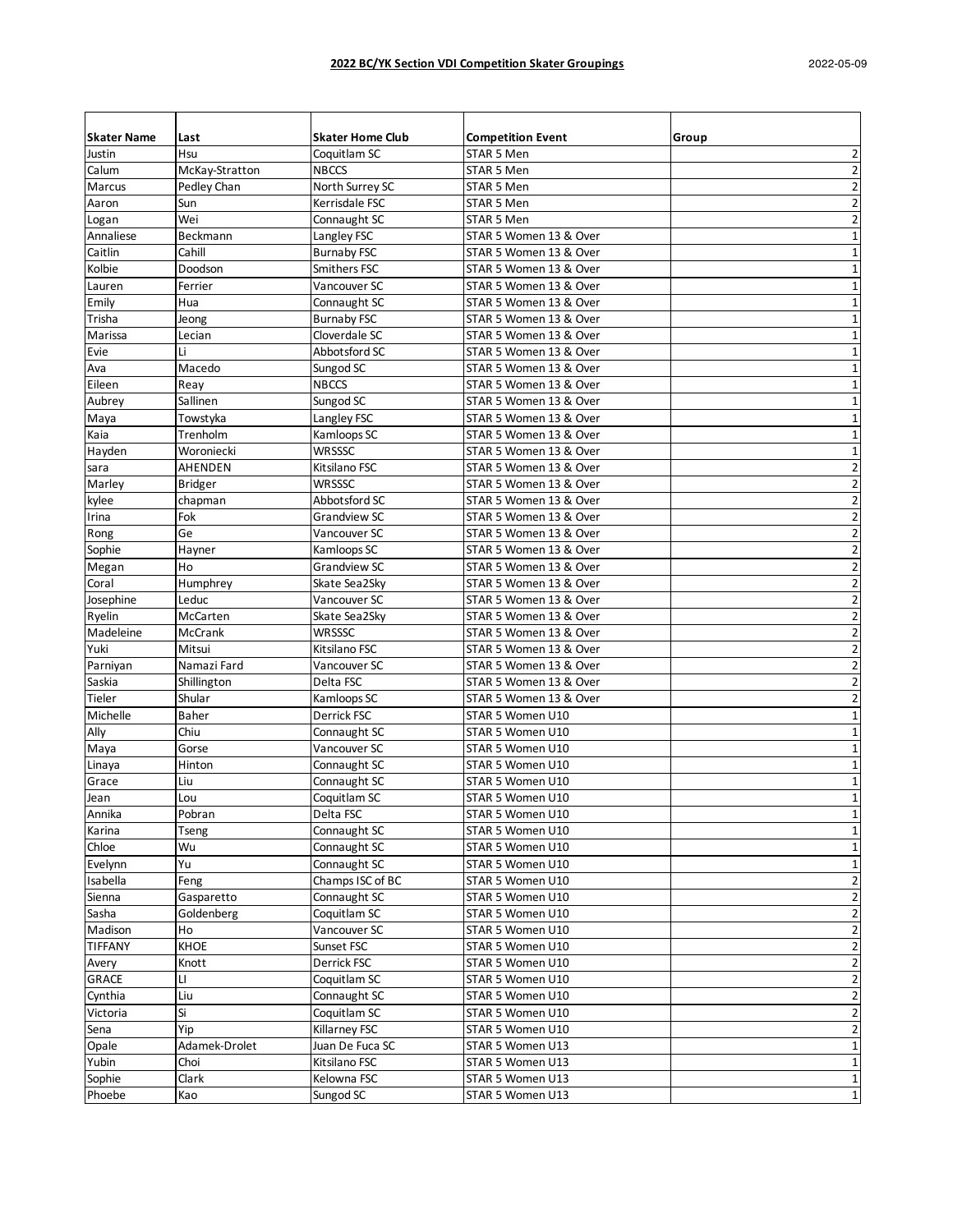| <b>Skater Name</b> | Last                      | <b>Skater Home Club</b> | <b>Competition Event</b> | Group          |
|--------------------|---------------------------|-------------------------|--------------------------|----------------|
| Dana               | Kim                       | Langley FSC             | STAR 5 Women U13         | 1              |
| Juliette           | Lashin                    | Port Coquitlam FSC      | STAR 5 Women U13         | $\mathbf{1}$   |
| Mia                | Lemire                    | Juan De Fuca SC         | STAR 5 Women U13         | $\mathbf{1}$   |
| Samantha           | Li                        | Connaught SC            | STAR 5 Women U13         | 1              |
| Catherine          | Penner                    | Kelowna FSC             | STAR 5 Women U13         | 1              |
| Celine             | Pereverzoff               | Skate Sea2Sky           | STAR 5 Women U13         | $\mathbf{1}$   |
| Alice              | Razhkova                  | Champs ISC of BC        | STAR 5 Women U13         | $\mathbf{1}$   |
| Sophia             | Zhang                     | Delta FSC               | STAR 5 Women U13         | $\mathbf 1$    |
| Hafsa              | Akiyama                   | Killarney FSC           | STAR 5 Women U13         | $\overline{2}$ |
| Evelyn             | <b>Bekkema</b>            | Juan De Fuca SC         | STAR 5 Women U13         | $\overline{2}$ |
| Annabelle          | Choy                      | <b>Burnaby FSC</b>      | STAR 5 Women U13         | $\overline{2}$ |
| Grace              | Han                       | WRSSSC                  | STAR 5 Women U13         | $\overline{2}$ |
| Audrina            | Kenworthy                 | Juan De Fuca SC         | STAR 5 Women U13         | $\overline{2}$ |
| Sofie              | Li                        | Kerrisdale FSC          | STAR 5 Women U13         | $\overline{2}$ |
| Norah              | Liu                       | Champs ISC of BC        | STAR 5 Women U13         | $\overline{2}$ |
| Jayda              | Moak                      | Juan De Fuca SC         | STAR 5 Women U13         | $\overline{2}$ |
| crystal            | quin                      | Connaught SC            | STAR 5 Women U13         | $\overline{2}$ |
| Chloe              | Wang                      | Coquitlam SC            | STAR 5 Women U13         | $\overline{2}$ |
| Ada                | Wang                      | Coquitlam SC            | STAR 5 Women U13         | $\overline{2}$ |
| Samantha           | Yun                       | Killarney FSC           | STAR 5 Women U13         | $\overline{2}$ |
| Naomi              | Ammann                    | Derrick FSC             | STAR 5 Women U13         | 3              |
| Chloe              | Chong                     | <b>Burnaby FSC</b>      | STAR 5 Women U13         | 3              |
| Alondra            | Colinares                 | Champs ISC of BC        | STAR 5 Women U13         | 3              |
| Allyson            | Cox                       | Langley FSC             | STAR 5 Women U13         | 3              |
| Mei                | Jang                      | <b>Burnaby FSC</b>      | STAR 5 Women U13         | 3              |
| Jaiden             | Keenan                    | Coquitlam SC            | STAR 5 Women U13         | 3              |
| Sophia             | Lee                       | WRSSSC                  | STAR 5 Women U13         | 3              |
| Claire             | Liu                       | Kerrisdale FSC          | STAR 5 Women U13         | 3              |
| meya               | munro                     | Abbotsford SC           | STAR 5 Women U13         | 3              |
| Keanna             | Royce                     | Coquitlam SC            | STAR 5 Women U13         | 3              |
| Evangeline         | Seto                      | Connaught SC            | STAR 5 Women U13         | 3              |
| Megan              | Tong                      | Connaught SC            | STAR 5 Women U13         | 3              |
| Aya                | Abassi                    | North Surrey SC         | STAR 5 Women U13         | 4              |
| Charlotte          | Boucher                   | Sungod SC               | STAR 5 Women U13         | 4              |
| Jewel              | Dahl                      | WRSSSC                  | STAR 5 Women U13         | 4              |
| Yun-An             | Guo                       | Champs ISC of BC        | STAR 5 Women U13         | 4              |
| Stephanie          | Hu                        | Kerrisdale FSC          | STAR 5 Women U13         | 4              |
| Eva                | Khamidullina              | Juan De Fuca SC         | STAR 5 Women U13         | 4              |
| Emma               | Lau                       | Sunset FSC              | STAR 5 Women U13         | 4              |
| London             | Le                        | Killarney FSC           | STAR 5 Women U13         | $\overline{4}$ |
| Hannah             | Mick                      | Vancouver SC            | STAR 5 Women U13         | 4              |
| Faeryn             | Sherry                    | Skate Sea2Sky           | STAR 5 Women U13         | 4              |
| Sophia             | Χi                        | WRSSSC                  | STAR 5 Women U13         | 4              |
| RAINA              | ZANG                      | Delta FSC               | STAR 5 Women U13         | 4              |
| Tyler              | Friedenberger             | Derrick FSC             | STAR 6 Men               |                |
| Valencia           | Budijanto                 | Coquitlam SC            | STAR 6 Women             | $\mathbf 1$    |
| Xi Yue             | Fang                      | Sunset FSC              | STAR 6 Women             | 1              |
| Alexandra          | Friedenberger             | Derrick FSC             | STAR 6 Women             | 1              |
| Klara              | Novakova                  | Sunset FSC              | STAR 6 Women             | 1              |
| Chloe              |                           | Vancouver SC            | STAR 6 Women             | $\mathbf 1$    |
| Hannah             | Pang<br>Park              | Vancouver SC            | STAR 6 Women             | 1              |
| Aleksandra         | Semchuk                   | Vancouver SC            | STAR 6 Women             | 1              |
|                    |                           | Langley FSC             |                          |                |
| Charmaine          | Song<br>$\overline{5}$ oo | Killarney FSC           | STAR 6 Women             | 1              |
| Kristienne         |                           |                         | STAR 6 Women             | 1              |
| Molly              | Swords                    | Vancouver SC            | STAR 6 Women             | 1              |
| Cara               | Tan                       | <b>Burnaby FSC</b>      | STAR 6 Women             | 1              |
| Shiovahn           | Vogt                      | Coquitlam SC            | STAR 6 Women             | 1              |
| Amanda             | Wong                      | Sunset FSC              | STAR 6 Women             | 1              |
| Bella              | Zhao                      | Vancouver SC            | STAR 6 Women             | $\mathbf 1$    |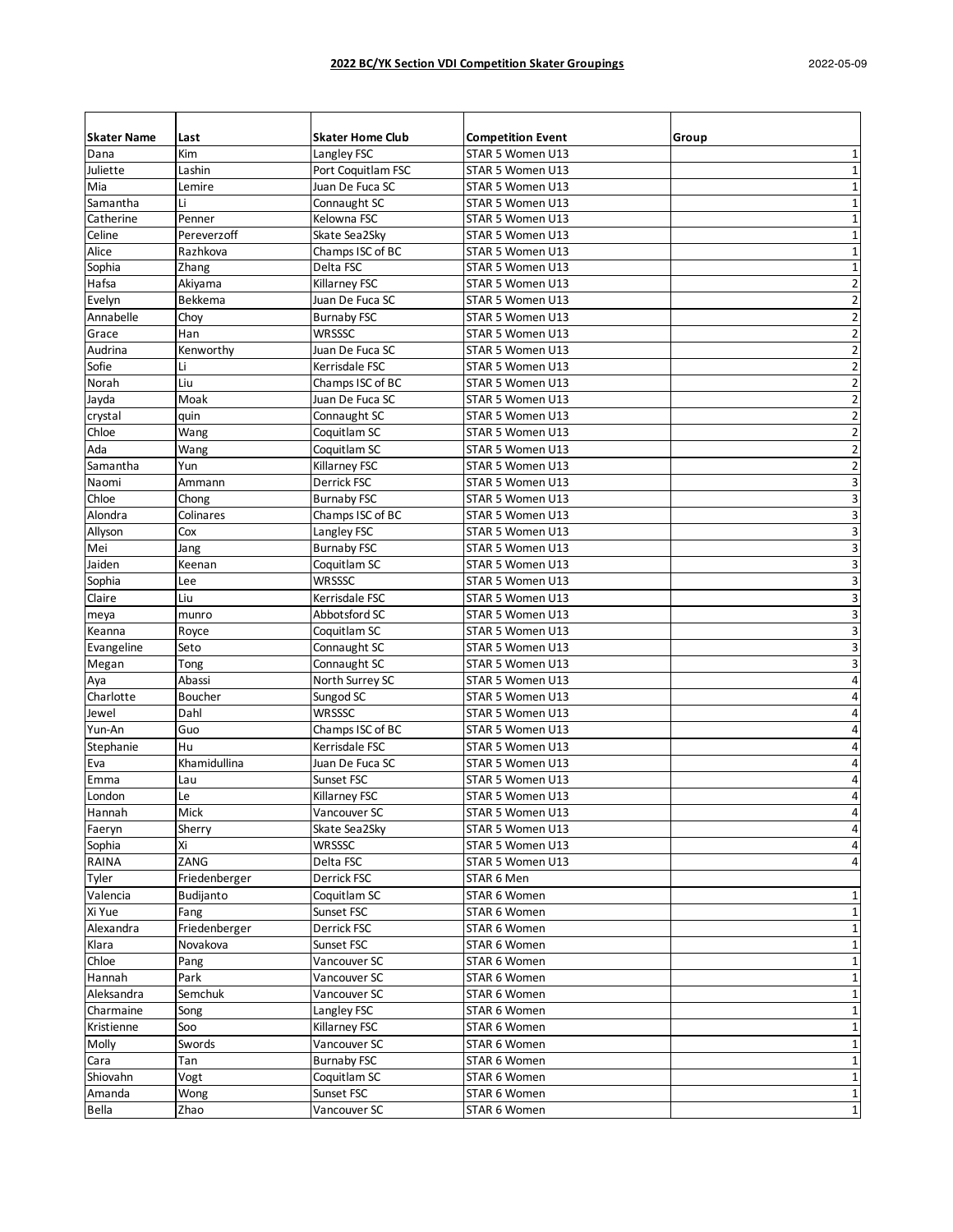| <b>Skater Name</b>      | Last                  | <b>Skater Home Club</b>             | <b>Competition Event</b>     | Group                   |
|-------------------------|-----------------------|-------------------------------------|------------------------------|-------------------------|
| Cynthia                 | Zhu                   | Sunset FSC                          | STAR 6 Women                 | 1                       |
| Sharon                  | Zu                    | Connaught SC                        | STAR 6 Women                 | 1                       |
| Kate                    | Boyes                 | Maple Ridge SC                      | STAR 6 Women                 | 2                       |
| Halle                   | Clarke                | Oak Bay FSC                         | STAR 6 Women                 | 2                       |
| Piper                   | Evans                 | Skate Sea2Sky                       | STAR 6 Women                 | $\overline{2}$          |
| Miranda                 | GUERRERO              | <b>Burnaby FSC</b>                  | STAR 6 Women                 | $\overline{2}$          |
| Raina                   | Leghari               | Killarney FSC                       | STAR 6 Women                 | $\overline{2}$          |
| April                   | Leslie                | Vancouver SC                        | STAR 6 Women                 | $\overline{2}$          |
| Kathy                   | Ling                  | Killarney FSC                       | STAR 6 Women                 | $\overline{2}$          |
| Eva                     | Liu                   | <b>Burnaby FSC</b>                  | STAR 6 Women                 | $\overline{2}$          |
| Elisha                  | Liu                   | Inlet SC                            | STAR 6 Women                 | $\overline{2}$          |
| Tessa                   | Nicole                | Prince George FSC                   | STAR 6 Women                 | $\overline{2}$          |
| Laiken                  | Richardson            | Maple Ridge SC                      | STAR 6 Women                 | $\overline{2}$          |
| Noura                   | Seid-Karbasi          | Coquitlam SC                        | STAR 6 Women                 | 2                       |
| Avleen                  | Shettra               | North Surrey SC                     | STAR 6 Women                 | $\overline{2}$          |
| Abigail                 | Tham                  | Sunset FSC                          | STAR 6 Women                 | 2                       |
| Sophie                  | Weeks                 | Delta FSC                           | STAR 6 Women                 | 2                       |
| June                    | Lim                   | <b>RCVFSC</b>                       | STAR 7 Men                   |                         |
| Fawn                    | Alberts               | <b>RCVFSC</b>                       | STAR 7 Women                 | $\mathbf{1}$            |
| Ruby                    | <b>Blake</b>          | <b>RCVFSC</b>                       | STAR 7 Women                 | $\mathbf{1}$            |
| salome                  | diaz                  | Oak Bay FSC                         | STAR 7 Women                 | 1                       |
| Rachel                  | Erceg                 | WRSSSC                              | STAR 7 Women                 | 1                       |
| Jia Lu                  | Hai                   | WRSSSC                              | STAR 7 Women                 | 1                       |
| Sophia                  | Lee                   | WRSSSC                              | STAR 7 Women                 | $\mathbf 1$             |
| Avery                   | Lister                | Juan De Fuca SC                     | STAR 7 Women                 | 1                       |
| Aryel                   | Lo                    | North Surrey SC                     | STAR 7 Women                 | 1                       |
| Serena                  | Park                  | Juan De Fuca SC                     | STAR 7 Women                 | 1                       |
| Sophia                  | Park                  | Juan De Fuca SC                     | STAR 7 Women                 | 1                       |
|                         | pelletier             | Abbotsford SC                       | STAR 7 Women                 | 1                       |
| avery<br>Chloe          | Pereverzoff           | Skate Sea2Sky                       | STAR 7 Women                 | 1                       |
| Reina                   | Ren                   | WRSSSC                              | STAR 7 Women                 | 1                       |
|                         | Xi                    | WRSSSC                              |                              | $\mathbf{1}$            |
| Sophia                  | allister ordoñez      | North Surrey SC                     | STAR 7 Women                 | $\overline{2}$          |
| audrey                  |                       | Kelowna FSC                         | STAR 7 Women<br>STAR 7 Women | $\overline{2}$          |
| Payton<br><b>Brooke</b> | Bannerman<br>Gillin   | Vancouver SC                        | STAR 7 Women                 | $\overline{2}$          |
| Katya                   | Goldenberg            | Delta FSC                           | STAR 7 Women                 | $\overline{2}$          |
| Ava                     | Hanninen              | Abbotsford SC                       | STAR 7 Women                 | 2                       |
| Alexandra               | Hargrave              | Juan De Fuca SC                     | STAR 7 Women                 | 2                       |
| Lyla                    | La Hay                | <b>Mission FSC</b>                  | STAR 7 Women                 | 2                       |
| Justine                 | Labonte               | Kelowna FSC                         | STAR 7 Women                 | $\overline{2}$          |
| Abbey                   | Mctavish              | Kelowna FSC                         | STAR 7 Women                 | $\overline{2}$          |
| Monique                 | Menard                | Cheam SC                            | STAR 7 Women                 | $\overline{2}$          |
| Sophia                  | Mohring               | Prince George FSC                   | STAR 7 Women                 | 2                       |
| Kaiulani                | Ross                  | <b>RCVFSC</b>                       | STAR 7 Women                 | $\overline{2}$          |
| Noura                   | Seid-Karbasi          | Coquitlam SC                        | STAR 7 Women                 | $\overline{\mathbf{c}}$ |
| Mia                     | Sugino                | Coquitlam SC                        | STAR 7 Women                 | $\overline{2}$          |
| Ema                     | ASAI                  | Langley FSC                         | STAR 7 Women                 | 3                       |
| Reina                   | Asai                  | Langley FSC                         | STAR 7 Women                 | 3                       |
|                         |                       |                                     |                              |                         |
| Kate                    | <b>Boyes</b><br>Child | Maple Ridge SC<br>Prince George FSC | STAR 7 Women                 | 3                       |
| Emma                    |                       | Sungod SC                           | STAR 7 Women                 | 3                       |
| Manheer                 | Dhaliwal              |                                     | STAR 7 Women                 | 3                       |
| Piper                   | Evans                 | Skate Sea2Sky                       | STAR 7 Women                 | 3                       |
| Lauren                  | Halley                | Cloverdale SC                       | STAR 7 Women                 | 3                       |
| Justine                 | Ladrido               | Delta FSC                           | STAR 7 Women                 | 3                       |
| Katherine               | Lee                   | Oak Bay FSC                         | STAR 7 Women                 | 3                       |
| Elisha                  | Liu                   | Inlet SC                            | STAR 7 Women                 | 3                       |
| Marissa                 | Mann                  | Abbotsford SC                       | STAR 7 Women                 | 3                       |
| Ryelin                  | McCarten              | Skate Sea2Sky                       | STAR 7 Women                 | 3                       |
| Caitlin                 | Smith                 | Grandview SC                        | STAR 7 Women                 | 3                       |